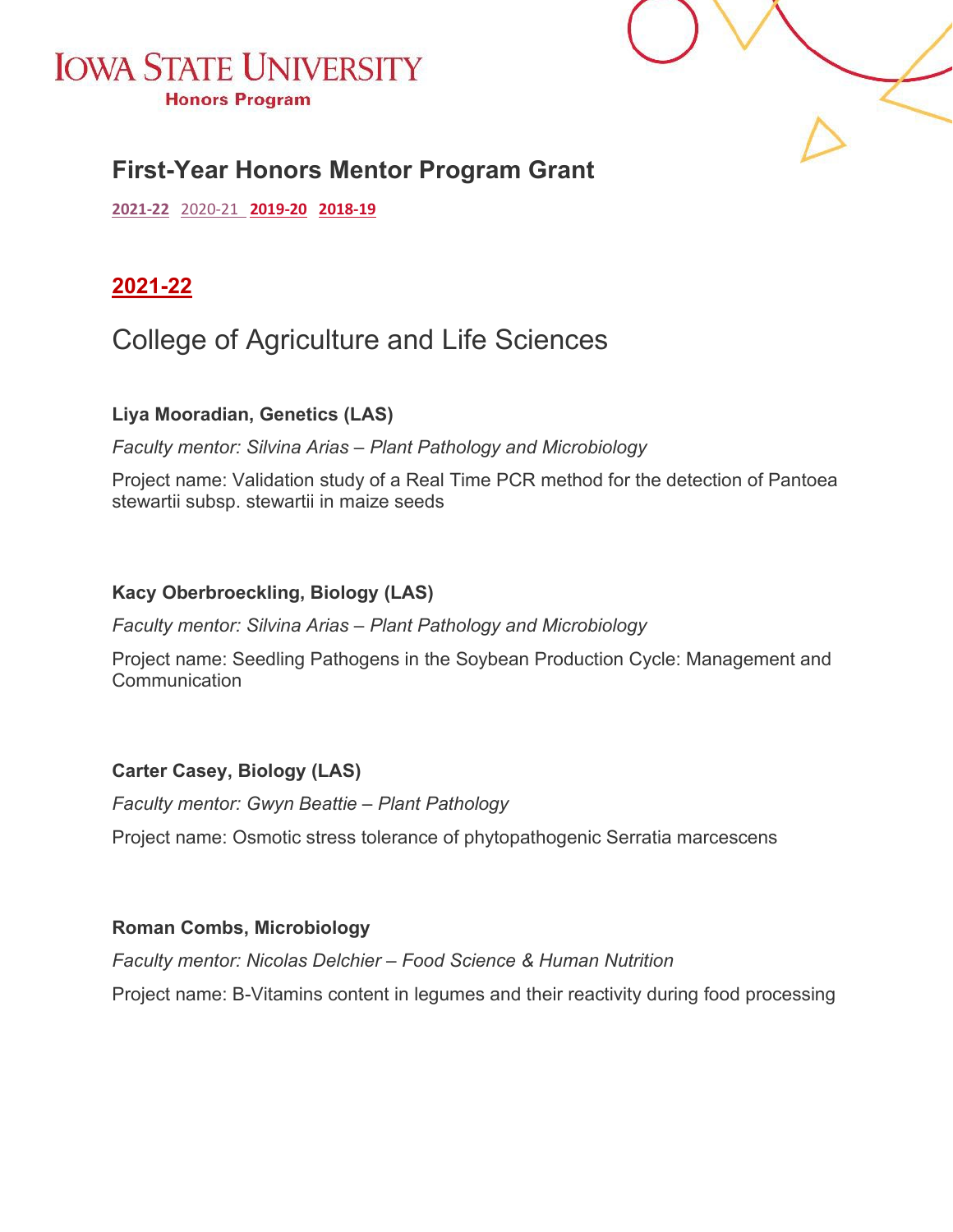



**Bree Beyer, Genetics (LAS) Jaden Brand, Chemical Engineering Zachary Rapoza, Computer Engineering** *Faculty mentor: Karri Haen – Genetics/Development & Cell Biology - Agls* Project name: 3D Printable Prosthetic Devices

#### **Alex Bray, Microbiology**

*Faculty mentor: Larry Halverson – Plant Pathology and Microbiology* Project name: Interrogating the maize rhizosphere using a synthetic community

#### **Kylie McGlade, Agronomy**

*Faculty mentor: Thomas Lubberstedt – Agronomy* Project name: Bud 3.2 Haploid Evaluation

#### **Zach Harvey, Environmental Science (AGLS)**

*Faculty mentor: Fally Masambuka-Kanchewa – Agricultural Education & Studies*

Project name: Exploring Undergraduate students' agricultural information seeking behaviors

#### **Morgan Farnham, Dietetics (H Sci)**

*Faculty mentor: Fally Masambuka-Kanchewa – Agricultural Education & Studies*

Project name: Impact of agricultural information sources among dietetic students on their dietary preferences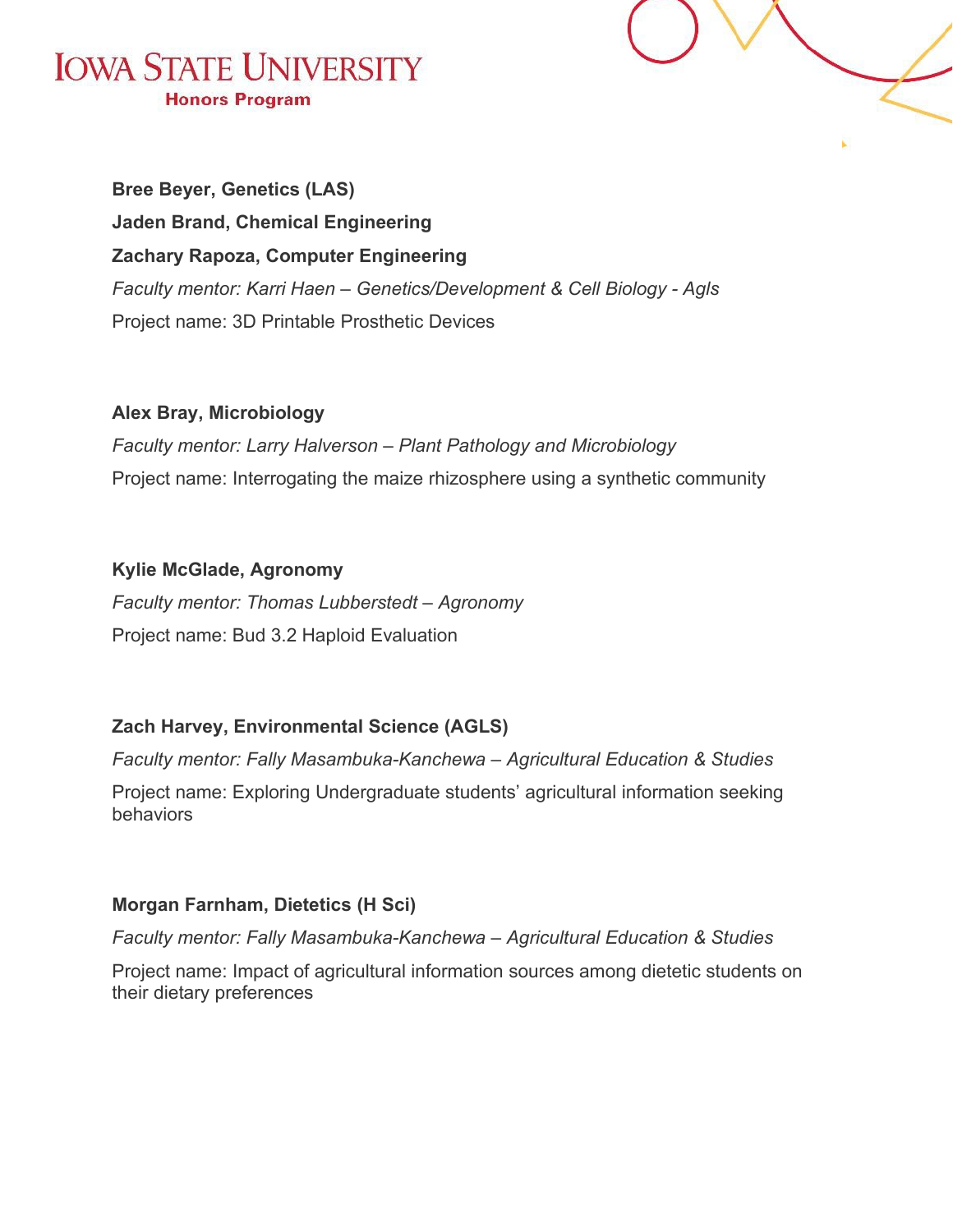

**Sydney Pottebaum, Open Option (LAS) Kristen Hoss, Environmental Science (AGLS)** *Faculty mentor: Marshall McDaniel – Agronomy* Project name: Managing Soils and Plants for Enhanced Agroeconomy Services

**Julia Marks, Genetics (AGLS) Kelsa Heseltine, Microbiology Evan Bollinger, Biochemistry (AGLS)** *Faculty mentor: Melha Mellata – Food Science & Human Nutrition - Agls* Project name: Molecular Regulation of Bacterial Horizontal Gene Transfer

**Callan Randall, Food Science (H Sci)**

#### **Arann Raven, Biology (AGLS)**

#### **Jessica Fuertes De Arcos, Chemical Engineering**

*Faculty mentor: Aubrey Mendonca – Food Science & Human Nutrition - Agls*

Project name: Improving the microbial safety or raw pineapple juice using an essential oil and cold plasma

#### **Sophia Schmidt, Horticulture**

*Faculty mentor: Ajay Nair – Horticulture*

Project name: Identifying Nutrient Deficiency Symptoms in Vegetable (Tomato) Transplants.

#### **Teju Malli, Microbiology**

**Kasey Kropp, Biology (AGLS)**

*Faculty mentor: Nicholas Peters – Plant Pathology and Microbiology*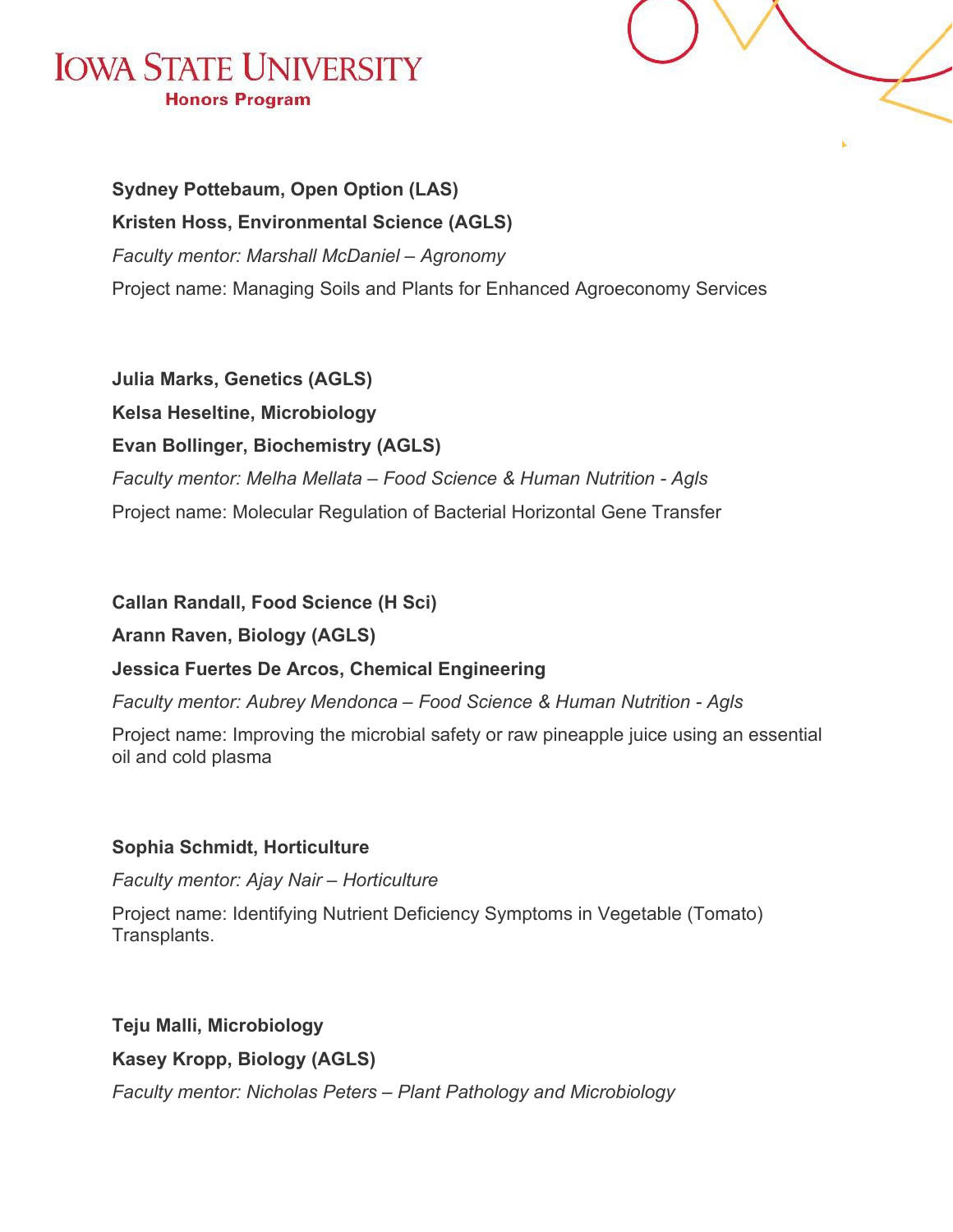#### **Honors Program**

Project name: Phage discovery and Science Bound Outreach

#### **Katherine Sanow, Chemistry**

*Faculty mentor: Aude Watrelot – Food Science & Human Nutrition* Project name: Color Stability of model wine solutions

### College of Design

#### **Rosie Becicka, Pre Architecture**

#### **Sage Cochran, Pre Architecture**

#### *Faculty mentor: Raluca Lancu – Art and Visual Culture*

Project name: Integrating the new with the old: 3D printing and laser cutting with letterpress

#### **Grier Wheaton, Pre-Industrial Design**

*Faculty mentor: Verena Paepcke-Hjeltness – Industrial Design* Project name: Exploring Sketchnoting as a Methodology for Class Reflection

### College of Engineering

**Karthik Prasath, Aerospace Engineering Sam Hansen, Aerospace Engineering Sean Mulcrone, Mechanical Engineering Matthew Dorang, Mathematics Paco Pratas Glycerio de Freitas, Mechanical Engineering** *Faculty mentor: Timothy Bigelow – Electrical Engineering* Project name: Bio-Inspired Reduction of EMI in PCB Lines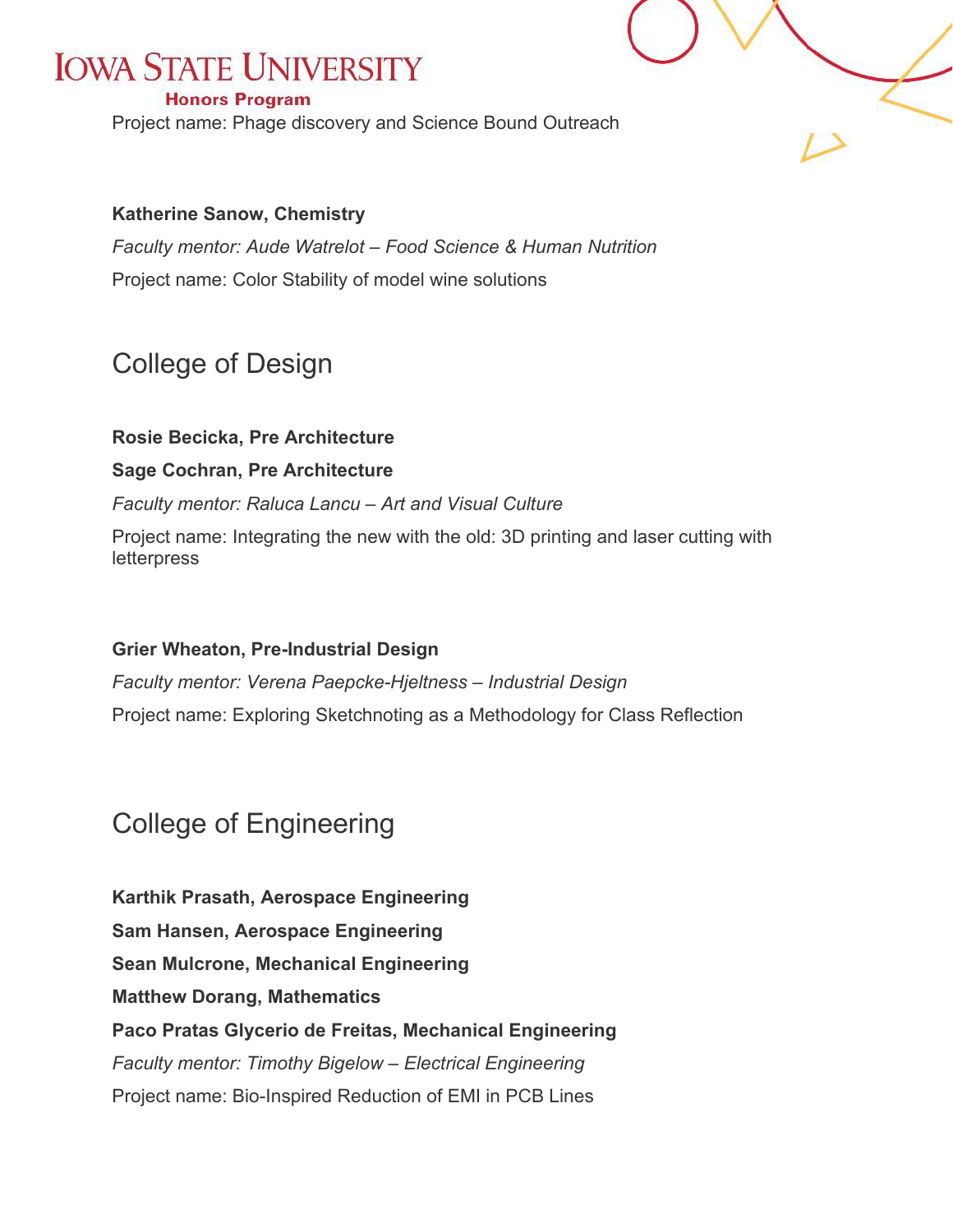



**Max Rohrer, Computer Science Ben Hollis, Animal Science Harper Clark, Biology (LAS) Erin McPike, Biology (AGLS)** *Faculty mentor: Timothy Bigelow – Electrical Engineering* Project name: Ultrasound Enhanced Wound Healing

**Joran Brensdal, Chemical Engineering** *Faculty mentor: Eric Cochran – Chemical & Biological Engineering* Project name: Unsaturated Diacids for the Synthesis of Bio-Enhanced Nylon 6,6

**Peter Guzman, Industrial Engineering** *Faculty mentor: Todd Kingston – Mechanical Engineering* Project name: Fabrication and Characterization of Microfluidic Devices

**Damian Pyrdol, Aerospace Engineering Jackson Collins, Aerospace Engineering** *Faculty mentor: Dae-Young Lee – Aerospace Engineering* Project name: The Floating Atitude Control Test System

**Sarah Pierce, Mechanical Engineering** *Faculty mentor: Sonal Padalker – Mechanical Engineering* Project name: Detection of copper ions in water and study their influence on plant grow in hydroponic system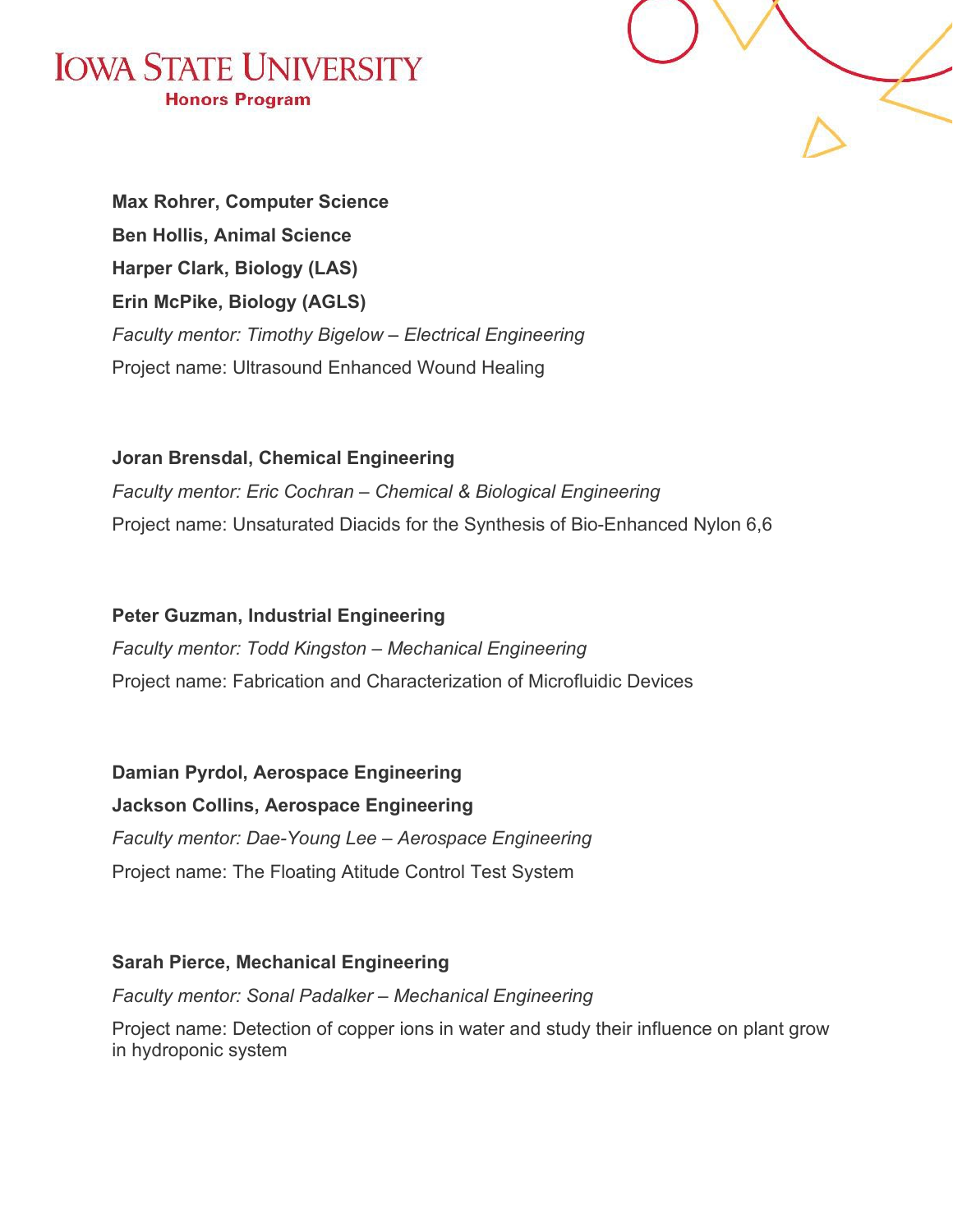#### **Honors Program**

#### **Matt Graeve, Mechanical Engineering**

*Faculty mentor: Siddhartha Pathak – Materials Science & Engineering*

Project name: Nanomechanical Study and Characterization on MAX phase Materials

#### **Nick Oldham, Materials Engineering**

#### **Soren Hellyer, Materials Engineering**

*Faculty mentor: Siddhartha Pathak – Materials Science & Engineering*

Project name: Studying the Effect of Cryo temperature on the Properties of the Solder Joints for In-Space Applications

#### **Gabe Cook, Environmental Engineering**

#### **Nathan Pearson, Civil Engineering**

*Faculty mentor: Cassandra Rutherford – Civil, Construction and Environmental Engineering*

Project name: Development and Testing of Novel Tilt Table Testing Device for Measuring Soil Friction Angle

#### **Caden Otis, Electrical Engineering**

*Faculty mentor: Jiming Song – Electrical And Computer Engineering* Project name: Electromagnetic sensors and modeling

#### **Ryan Casey, Mechanical Engineering**

*Faculty mentor: Sri Sritharan – Civil Engineering* Project name: Evaluating the Benefits of Tall Wind Towers in the US

#### **Claire Schneider, Civil Engineering**

*Faculty mentor: Sri Sritharan – Civil Engineering* Project name: Environmental Assessment of Tall Wind Towers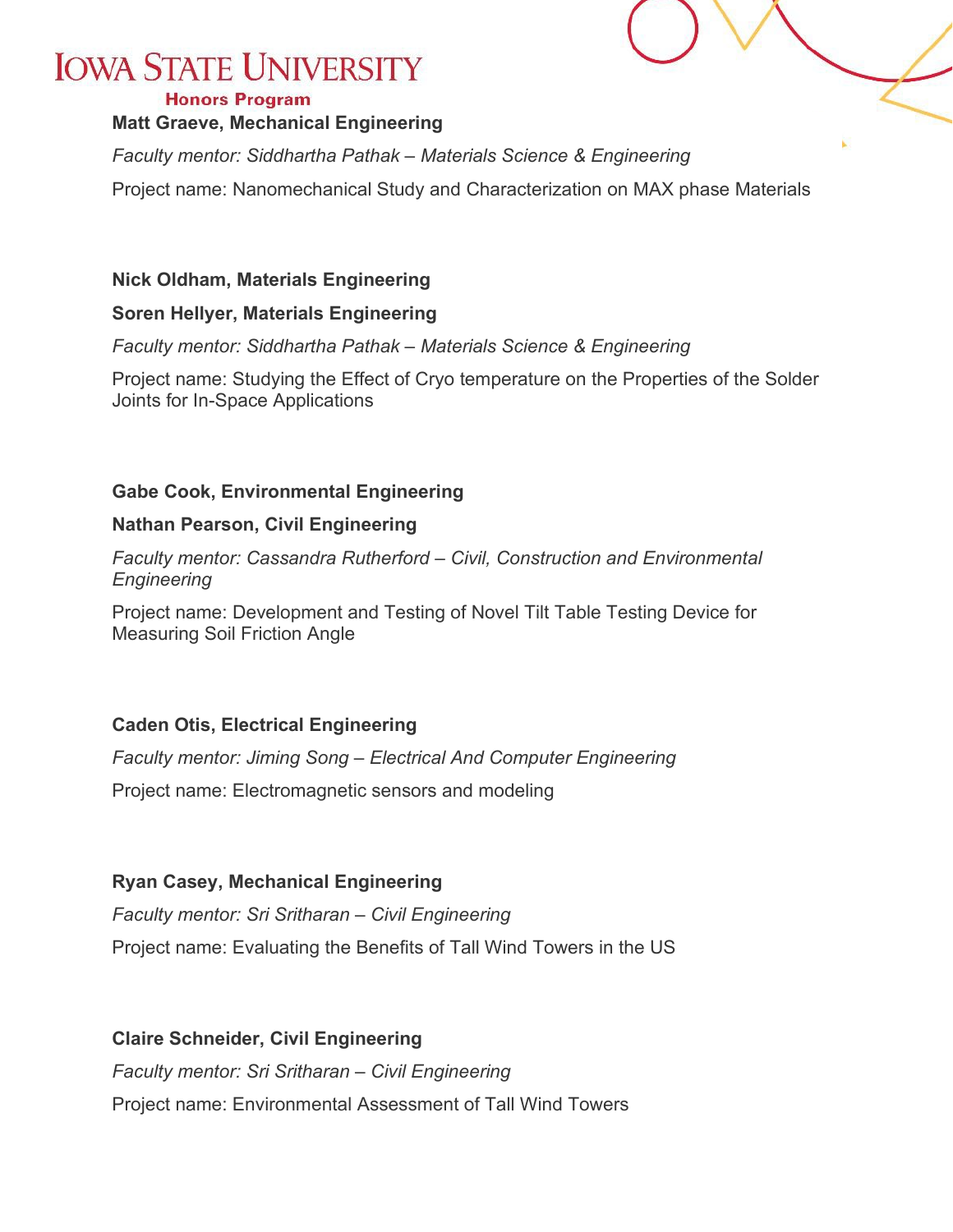



#### **Keith Friestad, Mechanical Engineering**

#### **Jake Winters, Mechanical Engineering**

*Faculty mentor: Brian Steward – Agricultural & Biosystems Engineering*

Project name: Exploring Magnetic Arrary Filtration Performance on Contaminated Hydraulic Oil

#### **Sean Kelly, Industrial Engineering**

*Faculty mentor: Peter Taylor – Civil, Construction & Environmental Engineering*

Project name: Effect of sample thickness on concrete sorption measurementHydrated cement paste is known to absorb water, a property that can be assessed in a standard test ASTM C 1585. What is not clear is the effect of sample thickness on the test results. The work w

#### **Lucy Gates, Aerospace Engineering**

#### **Colin Sears, Aerospace Engineering**

*Faculty mentor: Hartanto Wibowo – Civil, Construction & Environmental Eng*

Project name: Physical Models as Teaching Tools for Engineering Statics

#### **Lauren Blair, Civil Engineering**

#### **Vy Phan, Civil Engineering**

*Faculty mentor: Hartanto Wibowo – Civil, Construction & Environmental Eng*

Project name: Flexural Tests of Concrete Beams Reinforced with Shape Memory Alloys

### College of Human Sciences

**Morgan Simms, Pre Architecture Avery TeSelle, Pre Architecture**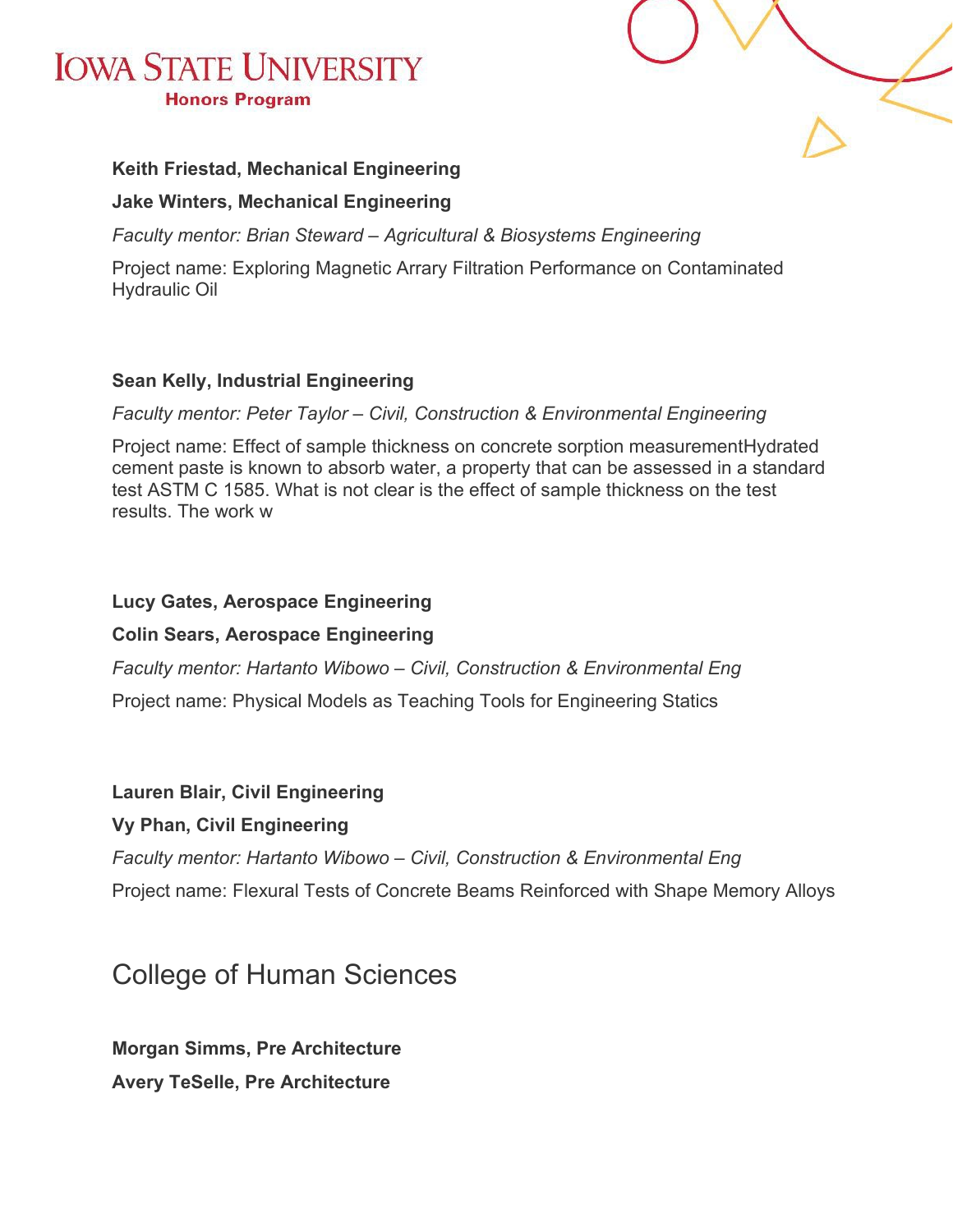#### **Honors Program**

*Faculty mentor: Rachel Eike – Apparel, Events, & Hospitality Managemen* Project name: Sustainability in Shredding Textiles

#### **Shane Zenk, Pre-Industrial Design**

*Faculty mentor: Rachel Eike – Apparel, Events, & Hospitality Managemen* Project name: Design and Reliability of TENS Embroidered Electrodes

#### **Luke Richard, Industrial Engineering**

*Faculty mentor: Rui Li – Apparel Merchandising and Design*

Project name: Performance improvement of personal protective equipment for healthcare workers

**Muhayimana Benigne, Dietetics (H Sci)**

**Alissa Hoover, Kinesiology & Health**

**Ellie McCombs, Pre Diet & Exercise (H Sci)**

**Kylie Petersen, Pre Diet & Exercise (H Sci)**

**Maiya Schminkey, Kinesiology & Health**

**Ava Spinner, Kinesiology & Health**

*Faculty mentor: E. Andrew Pitchford – Kinesiology*

Project name: Relationships between obesity, bone density, and lifestyle factors in adults with intellectual disabilities

#### **Makayla Dove, Bioinformatics & Computational Biology**

#### **Kenzie Sanden, Genetics (AGLS)**

*Faculty mentor: Qian Wang – Food Science & Human Nutrition - H Sci* Project name: CRISPR gene editing of HEK 293 cells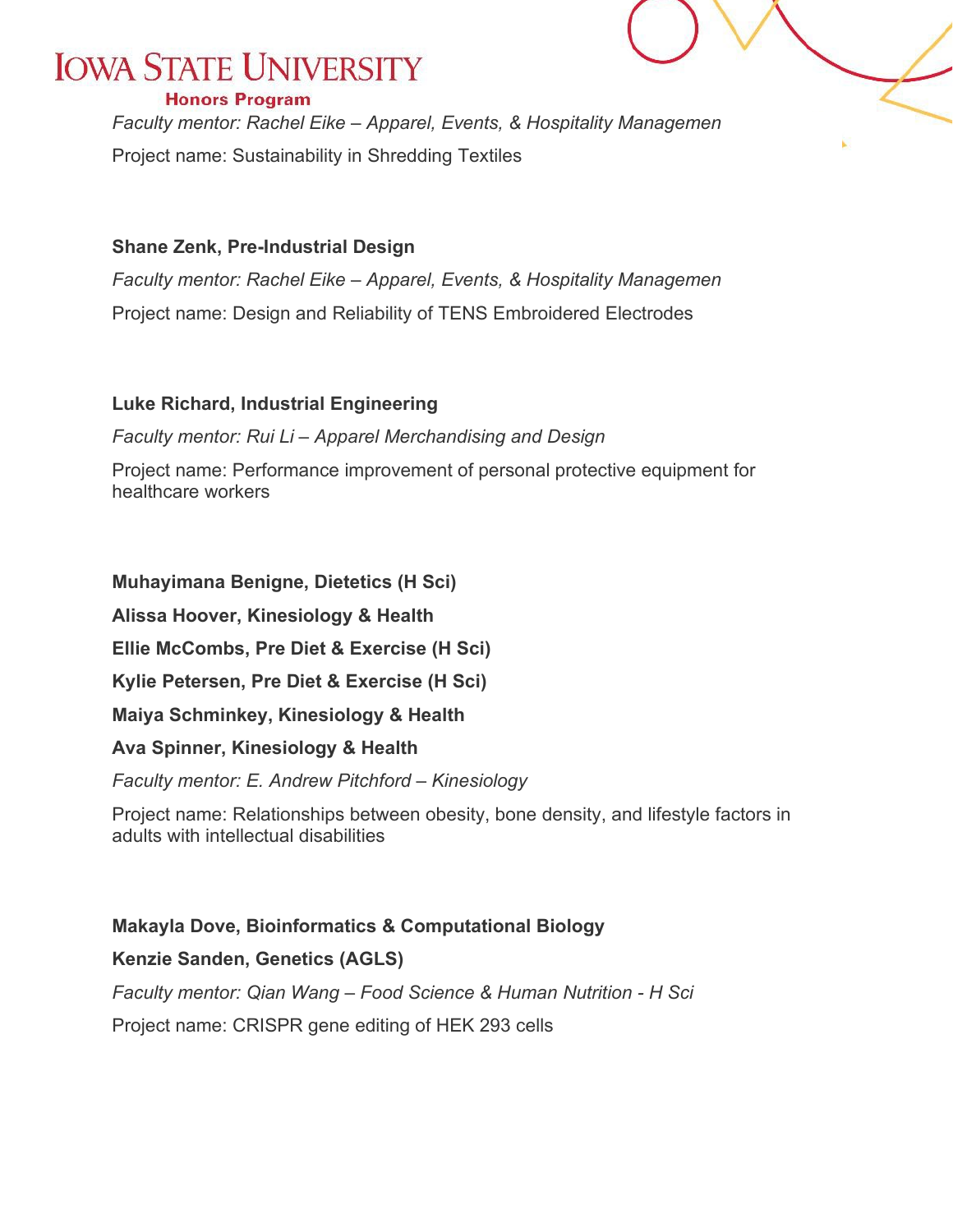



### College of Liberal Arts and Sciences

**Katelyn Squires, Atlas Cahill, Rebecca Dinslage,** *Faculty mentor: Gloria Betcher – English* Project name: Mapping the BIPOC ISC Student Housing Experience to 1950

**Daniel Hollinger, Chemistry** *Faculty mentor: Kirill Kovnir – Chemistry* Project name: Exploratory Synthesis of Novel Ba-Cu-Mn-P Phases

**Jessie Cheung, Pre- Interior Design Rachel Kramer, Design Undeclared** *Faculty mentor: Maggie LaWare – English* Project name: Pandemic Murals

**Bridget McGovern, Biology (LAS) Ellie Lentz, Genetics (AGLS) Isabella Lein, Biology (LAS) Rachel Currant, Genetics (AGLS)** *Faculty mentor: Donald Sakaguchi – Genetics, Development & Cell Biology – LAS*

Project name: Biocompatibility of Polymer Scaffolds for Growth and Differentiation of Neural Stem Cells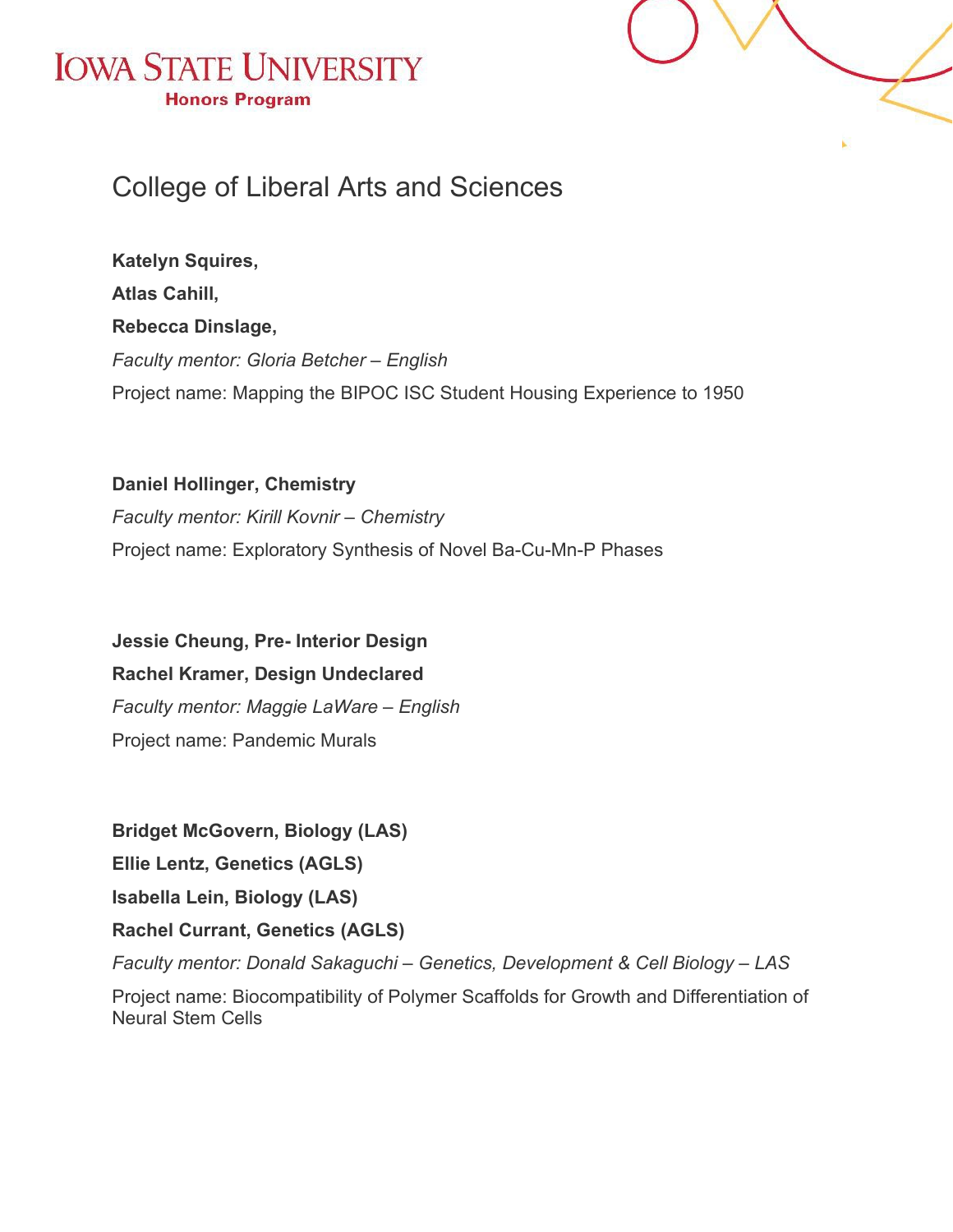

**Honors Program Charlotte Barnes, Biology (LAS) Brooklyn Elwood, Microbiology Isabella Jaspering, Biology (LAS)** *Faculty mentor: Rahul Nelli – Vet Diagnostic & Production Animal Med* Project name: Distribution of Coronavirus receptors in one livestock species

#### **Grace Helle,**

**Connor Kirk,**

#### **Isabelle Von Seggern,**

*Faculty mentor: Nubia Resende-de-Macedo – Vet Diagnostic & Production Animal Med* Project name: Optimization of an antimicrobial susceptibility test for Mycoplasma bovis

#### <span id="page-9-0"></span>**2020-21**

### College of Agriculture and Life Sciences

#### **Diana Mulder, Microbiology & International Agriculture**

*Faculty mentor: Larry Halverson – Plant Pathology & Microbiology*

Project name: Characterizing a synthetic rhizosphere system to evaluate bacterial colonization of roots and their impact on plant health

#### **Hailee Christensen, Chemical Engineering**

*Faculty mentor: Jacek Koziel - Agricultural & Biosystems Engineering* Project name: The Nose Knows! petrichor and the smell of soil

**Ryan Ungs, Chemical Engineering Cameron Cimino, Chemical Engineering Cali Donkersloot, Engineering**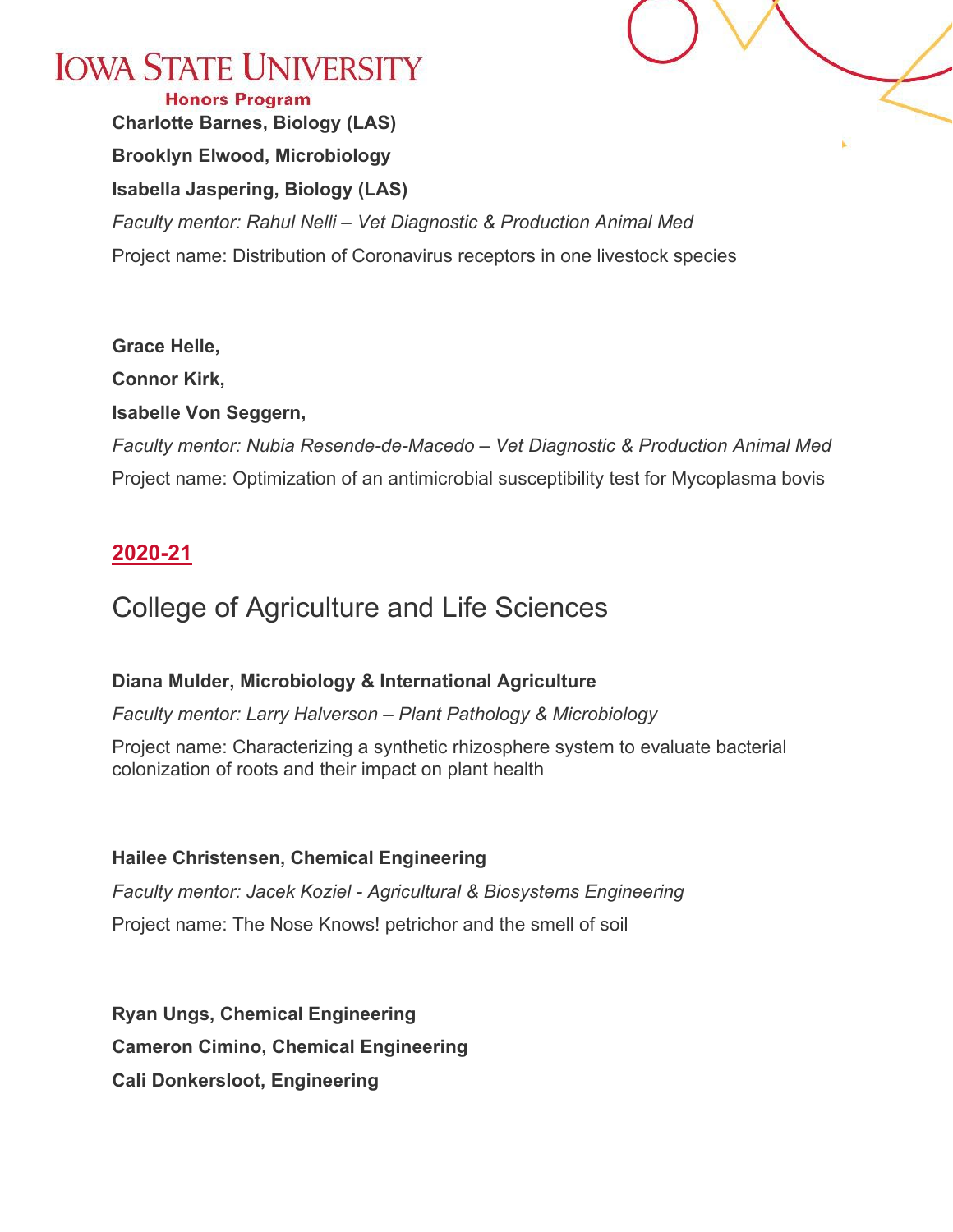#### **Honors Program**

*Faculty mentor: Jacek Koziel – Agricultural & Biosystems Engineering*

Project name: Removing barriers for adoption of biochar treatment to mitigate gaseous emissions from manure: can common binders improve the performance of pelletized biochars?

**Caleb Skow, Biology Arilyn Tegtmeier-Oatman, Global Resource Systems** *Faculty mentor: Ajay Nair – Horticulture*

#### **Kurt Brase, Agricultural Engineering**

#### **Andrew Asama, Mechanical Engineering**

*Faculty mentor: Brian Steward – Agricultural & Biosystems Engineering*

Project name: Exploring magnet orientation on magnetic arrary filtration performance on contaminated hydraulic oil

### College of Design

#### **Grace Estenson, Graphic Design & Marketing**

*Faculty mentor: Raluca Iancu - Art and Visual Culture*

Project name: 3D Printing applications for letterpress printing

#### **Aidan Furley, Aerospace Engineering**

*Faculty mentor: Raluca Iancu - Art and Visual Culture*

Project name: Explorations in natural inks and paper engineering with moku hanga (Japanese water-based relief printing)

**Victoria Meeks, Pre-Industrial Design**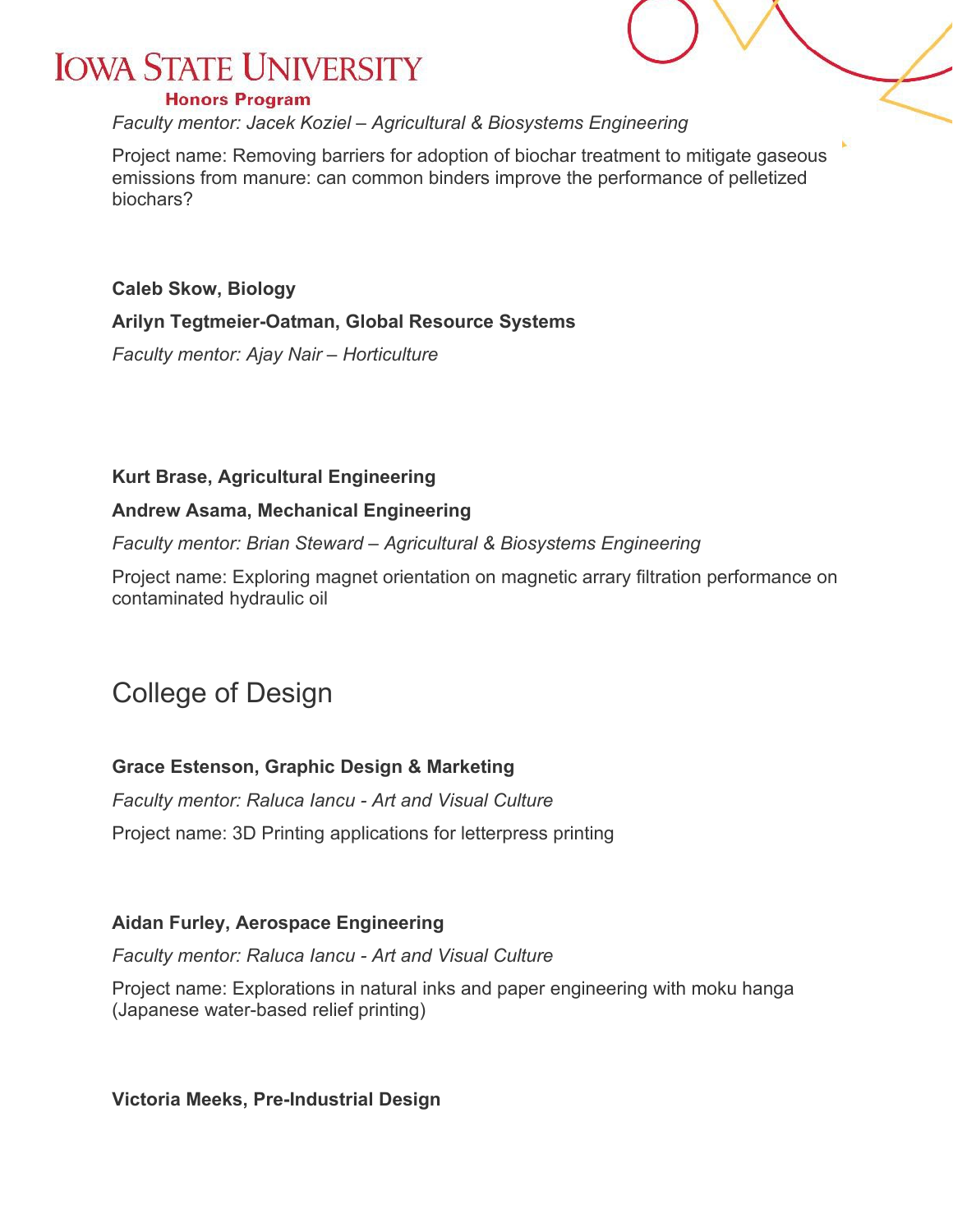

Project name: Using sketchnoting as a methodology for class reflection

### College of Engineering

**Taylor Moore, Electrical Engineering** *Faculty mentor: Rena Biswas – Electrical & Computer Engineering & Physics* Project name: Novel water desalination methods

#### **Robert Downs, Chemical & Biological Engineering**

*Faculty mentor: Eric Cochran - Chemical & Biological Engineering* Project name: Improved rejuvenation of asphalt through use of modified soybean oil

**Vanessa Hupp, Chemical Engineering**

*Faculty mentor: Eric Cochran - Chemical & Biological Engineering* Project name: Additive manufacturing of cyanate ester

**Elena Knops, Chemical Engineering** *Faculty mentor: Eric Cochran - Chemical & Biological Engineering* Project name: Green no added formaldehyde glycerol based wood adhesive

**Victoria Kyveryga, Chemical & Biological Engineering** *Faculty mentor: Eric Cochran - Chemical & Biological Engineering*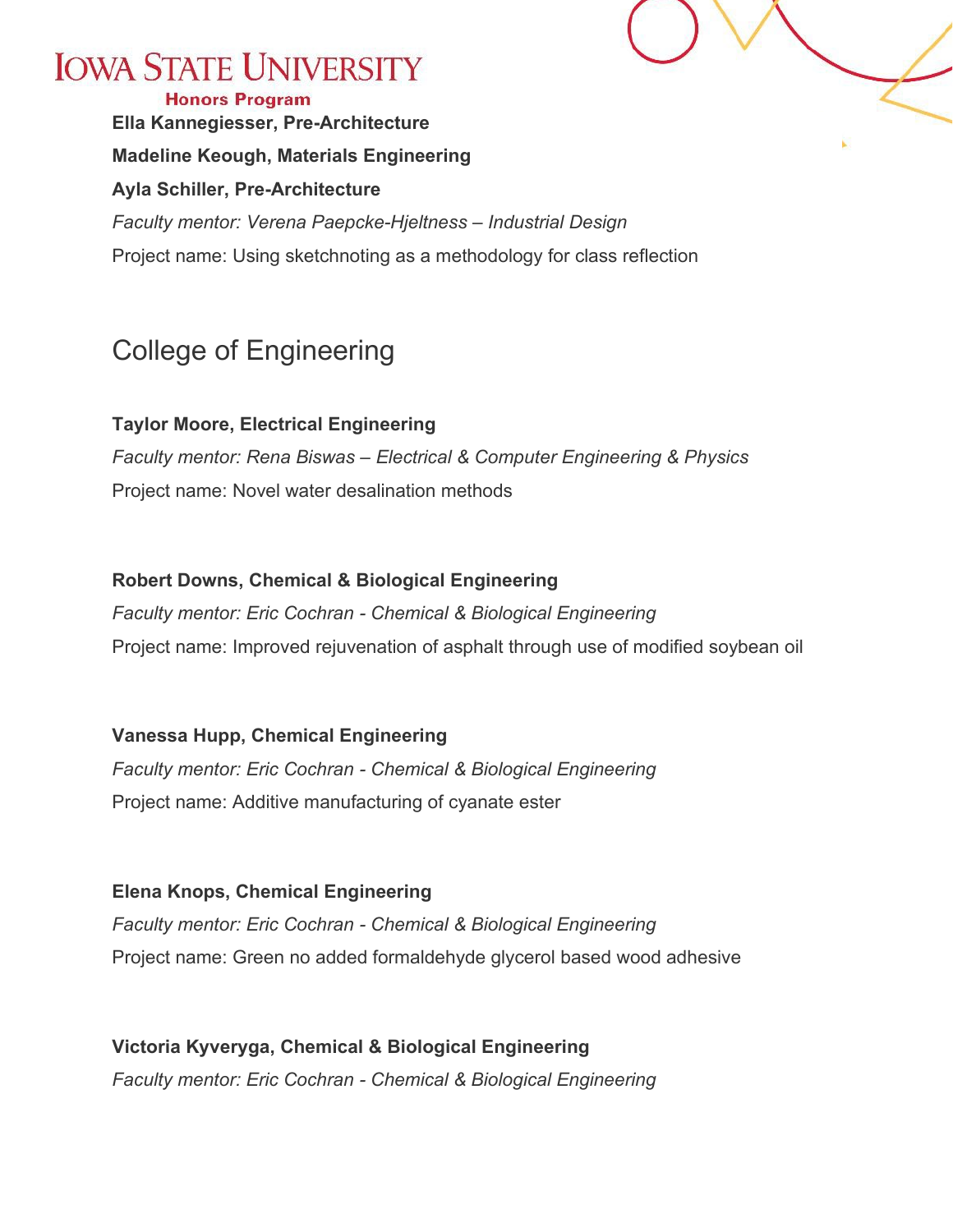#### **Honors Program**

Project name: Bioadvantaged nylon from biomass ferementation

#### **Anna McCaslin, Chemical Engineering**

*Faculty mentor: Eric Cochran - Chemical & Biological Engineering* Project name: Additive manufacturing of cyanate ester

#### **Cassandra Volpe, Chemical Engineering**

*Faculty mentor: Eric Cochran - Chemical & Biological Engineering* Project name: Utilization of ground tire rubber for energy efficient pavements

#### **Peter Micksch, Materials Engineering**

*Faculty mentor: Jun Cui – Materials Science & Engineering* Project name: Stabilization of Cu-based shape memory alloy for air-less tire application

#### **Kiah Christopherson, Mechanical Engineering**

*Faculty mentor: Ethan Secor – Mechanical Engineering*

Project name: Production of near field communication (NFC) coils using an aerosol ink jet printer

**John Hiker, Aerospace Engineering**

**Michael Miller, Aerospace Engineering**

#### **Sara Stewart, Mechanical Engineering**

#### *Faculty mentor: Hui Hu – Aerospace Engineering*

Project name: Development of innovative anti-/de-icing strategies for UAS icing mitigation and protection

#### **Nicholas Groth, Mechanical Engineering**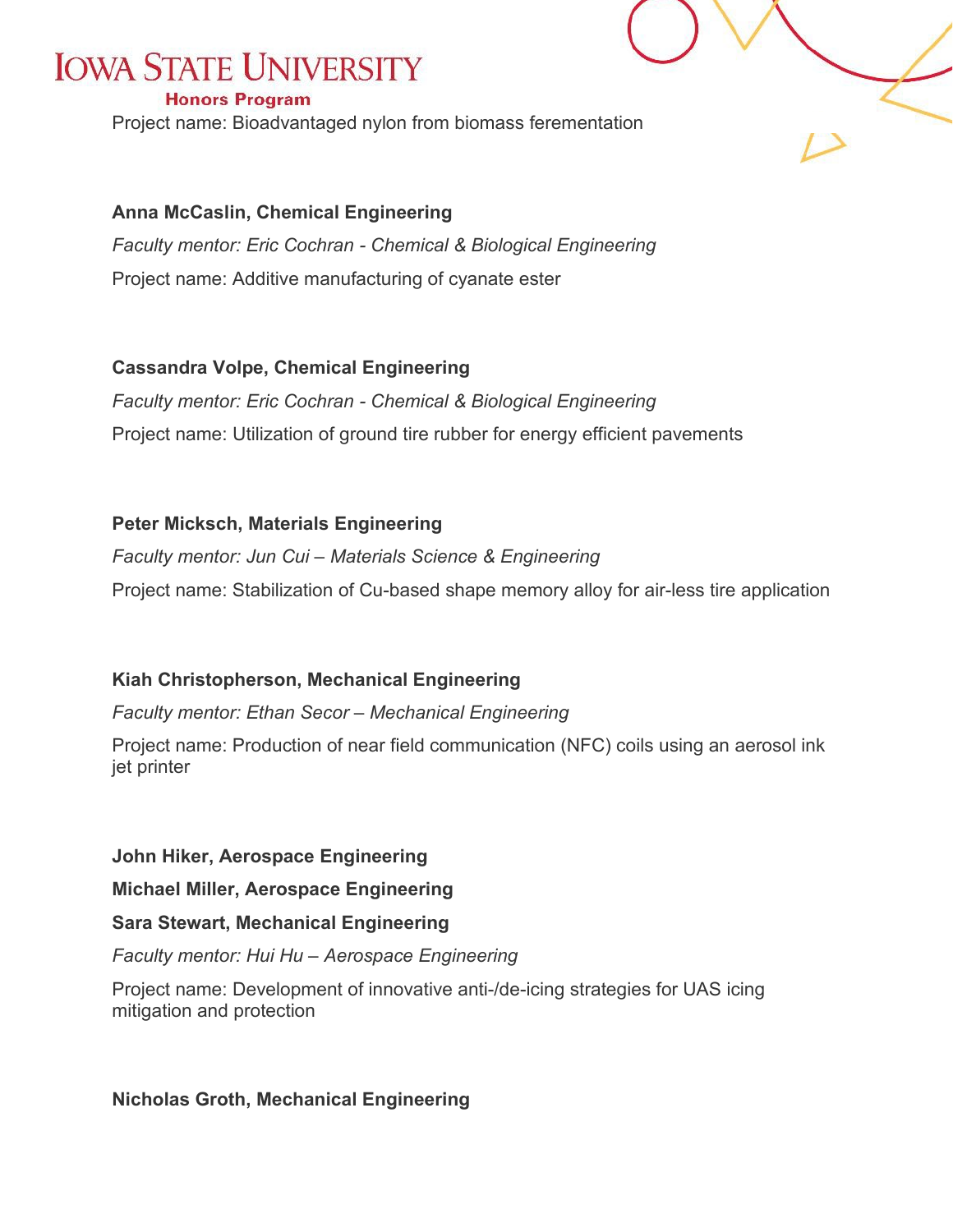#### **Honors Program**

**Heather Junk, Electrical Engineering Elizabeth Jones, English & Women and Gender Studies**

*Faculty mentor: Reza Montazami – Mechanical Engineering* Project name: Phase-Change Material (PCM)

#### **Fiona O'Doherty, Mechanical Engineering**

#### **Nathan Osberg, Mechanical Engineering**

*Faculty mentor: Reza Montazami – Mechanical Engineering*

Project name: Soft flexible electronic

#### **Ian Seiler, Mechanical Engineering**

#### **Madison Vetter, Software Engineering**

*Faculty mentor: Reza Montazami – Mechanical Engineering*

Project name: Machine learning framework in monitoring and optimization of highresolution E-jet printing

#### **Madison Karamagianis, Chemical Engineering**

#### **Flora Kafunda, Biological Systems Engineering**

#### **Lindsey Weymouth, Chemical Engineering**

*Faculty mentor: Ian Schneider – Chemical & Biological Engineering*

Project name: Functionalization of alginate hydrogel system and determining the mechanical properties

#### **Dane Holmes, Undeclared Engineering**

#### **Jordan Steinmetz, Undeclared Engineering**

*Faculty mentor: Hartanto Wibowo – Civil, Construction & Environmental Engineering*

Project name: Examing the effect of steel fibers in concrete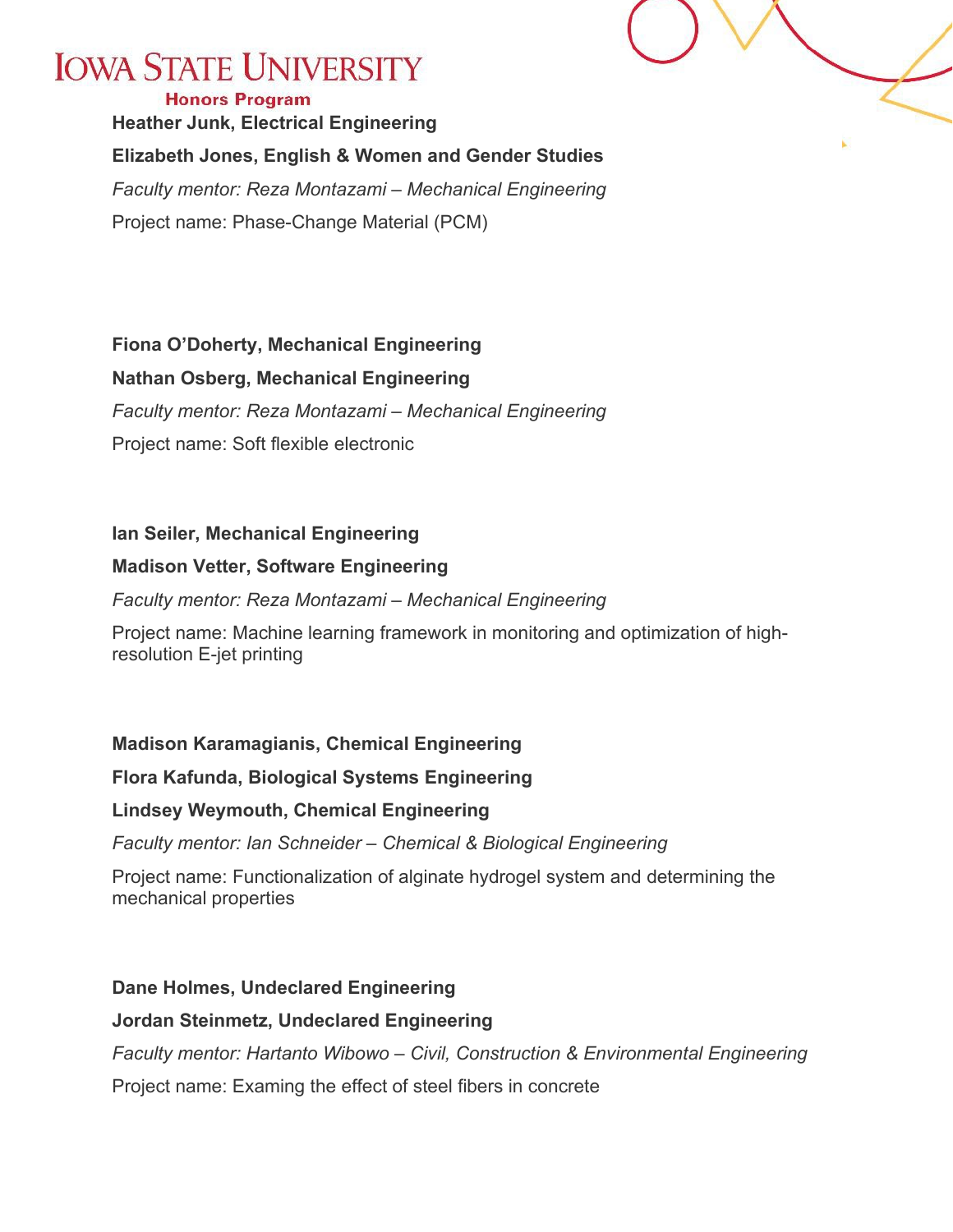

#### **Shanna Fellows, Civil Engineering**

#### **Samantha Schmitt, Undeclared Engineering**

*Faculty mentor: Hartanto Wibowo – Civil, Construction & Environmental Engineering*

Project name: Demonstrating the potential use of shape memory alloys in seismic design

### College of Human Sciences

#### **Megan Smith, Biochemistry**

*Faculty mentor: Aude Watrelot – Food Science & Human Nutrition* Project name: Evaluation of the formation of polymeric pigments in wine color stability

#### **Quincey Bauman, Biology**

#### **Ryan Schiltz, Kinesiology & Health**

*Faculty mentor: Li-Shan Chou – Kinesiology*

Project name: Effects of arch support insoles on knee joint loading and gait balance control

#### **Alexandra Crowson, Open Option**

**Frances Loeffelholz, Dietetics & Nutritional Sciences**

**Elizabeth Marlow, Kinesiology**

**Sarah Petersen, Kinesiology**

#### *Faculty mentor: Andrew Pitchford – Kinesiology*

Project name: Associations of motor competence, balance, physical activity, and obesity in neurotypical children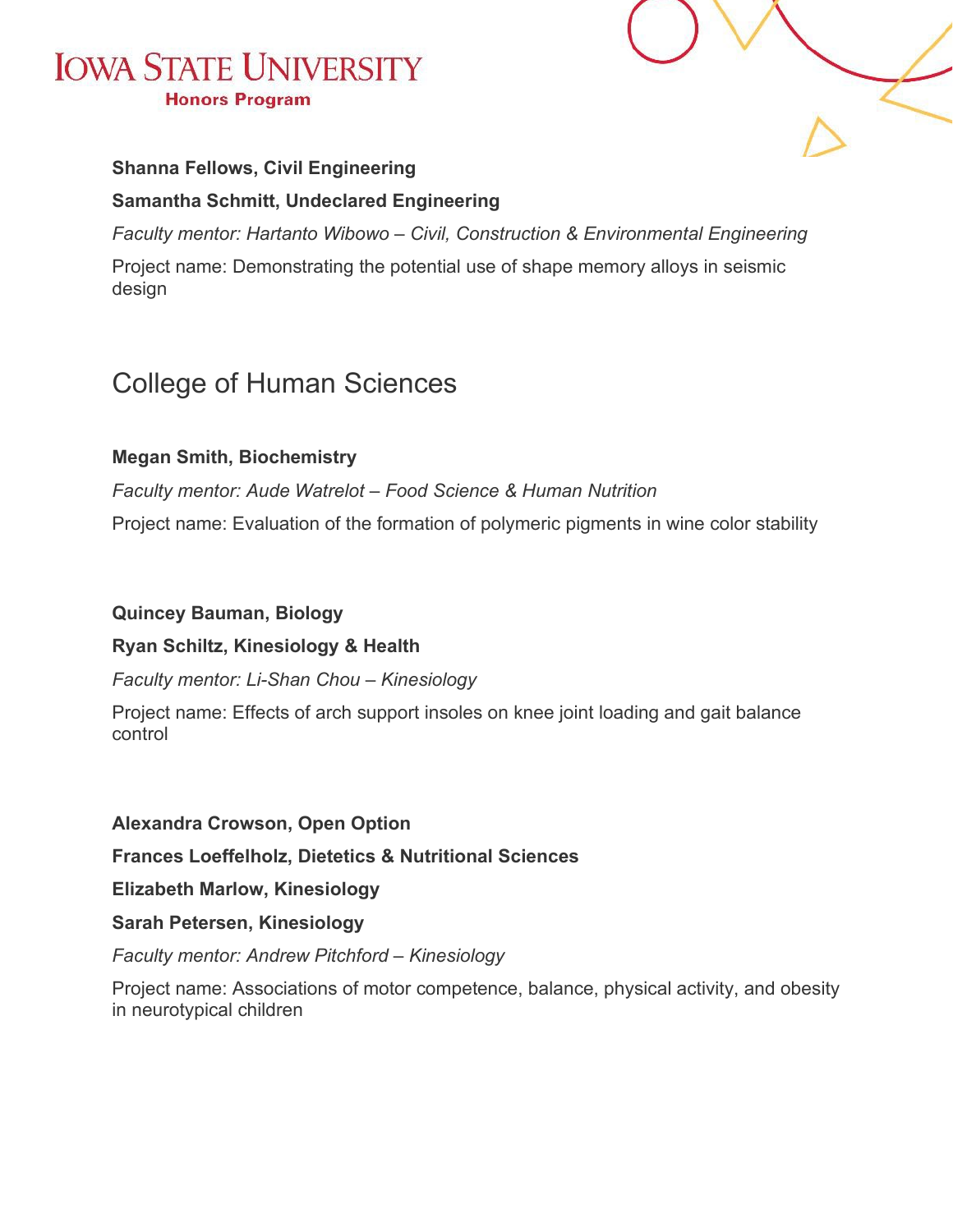### **IOWA STATE UNIVERSITY Honors Program** College of Liberal Arts and Sciences



#### **Matthew Crabb, Electrical Engineering**

*Faculty mentor: Aaron Sadow - Chemistry*

Project name: Catalyst screening in ring-closing alkane metathesis (RCAM) of Polyalphaolefins

#### **Natalee Thompson, Biological Premedical Illustration**

*Faculty mentor: Donald Sakaguchi – Genetics, Development & Cell Biology* Project name: Neurotransmitter modulation of neural stem cell differentiation

#### **Jamie Smith, Open Option**

#### **Zoe Dekruif, Linguistics**

*Faculty mentor: Evgeny Chukharev-Hudilainen – English*

Project name: ProWrite: Biometric technology for improving college students' writing processes

**Daniel Howell, Chemistry Henry Thomas, Chemistry Gabriel Clark, Chemical Engineering** *Faculty mentor: Wenyu Huang – Chemistry* Project name: Well-defined nanomaterials for heterogeneous catalysis

**Prescott Jeckel, Biochemistry, Biophysics, & Molecular Biology Annika Miller, Animal Science** *Faculty mentor: Nicholas Peters – Plant Pathology & Microbiology* Project name: Virus discovery and characterization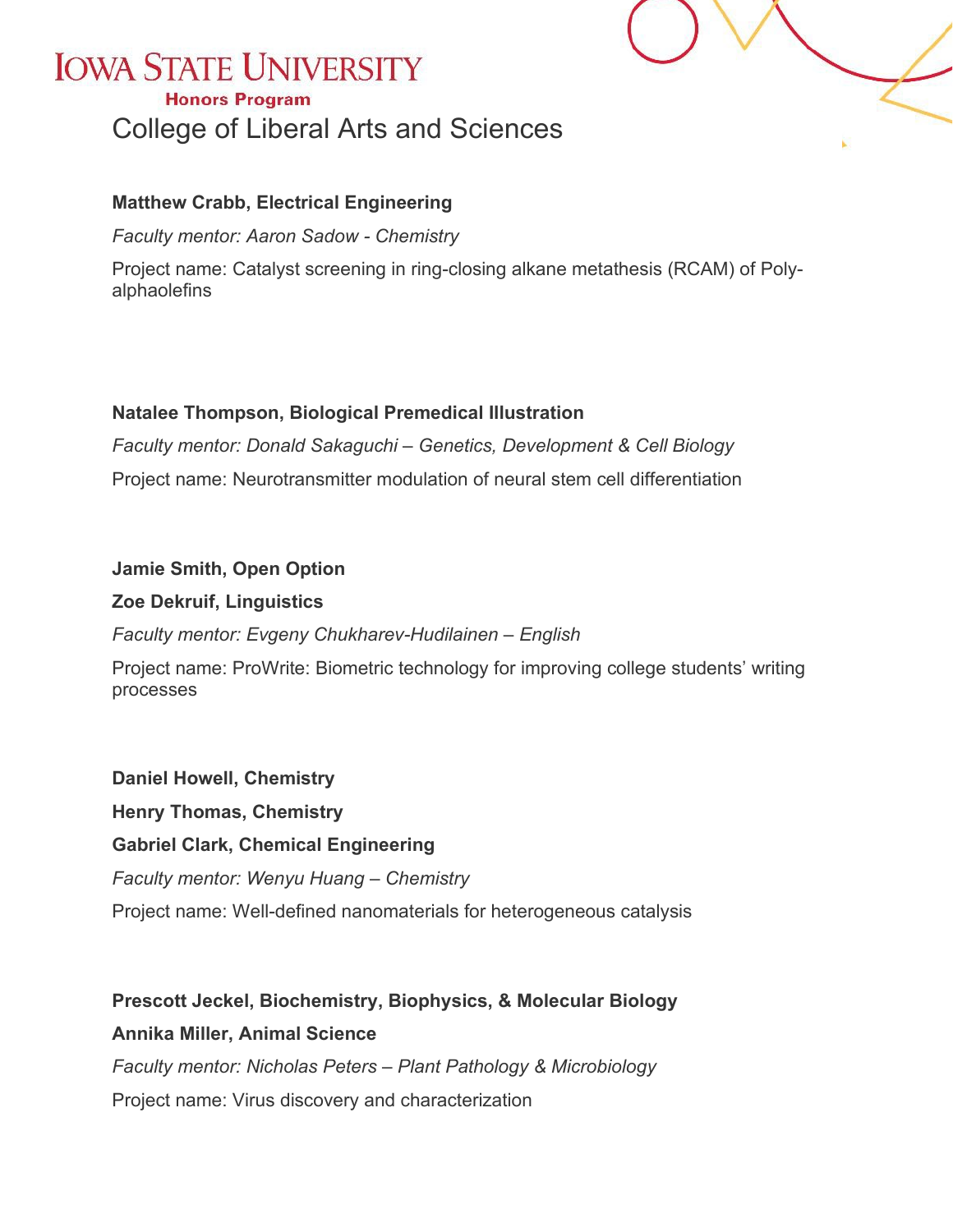



#### **Ella Grzybowski, Political Science & Environmental Studies**

#### **Jennifer Godbersen, English**

*Faculty mentor: Angela Powers – Greenlee School of Journalism/Communication* Project name: Civility research: media coverage of Black Lives Matter

#### <span id="page-16-0"></span>**2019-20**

### **College of Agriculture and Life Sciences**

#### **Celia Delury, Biological Systems Engineering**

*Faculty mentor: William Beck - Natural Resource Ecology & Management*

Project name: Woodchips for water quality: Influence of select Iowa wood species on bioreactor performance

#### **Lilyahna Kowal, Genetics**

*Faculty mentor: Gwyn Beattie - Plant Pathology* Project name: Microbiome drivers of fitness benefits in drought-stressed plants

#### **Olivia Saul, Animal Science**

*Faculty mentor: Suzanne Millman - Veterinary Diagnostic & Production Animal Medicine* Project name: Effects of virtual reality on the behavior of laying hens

**Emma Buchacker, Microbiology Emily Kahl, Environmental Science**

*Faculty mentor: Larry Halverson - Plant Pathology*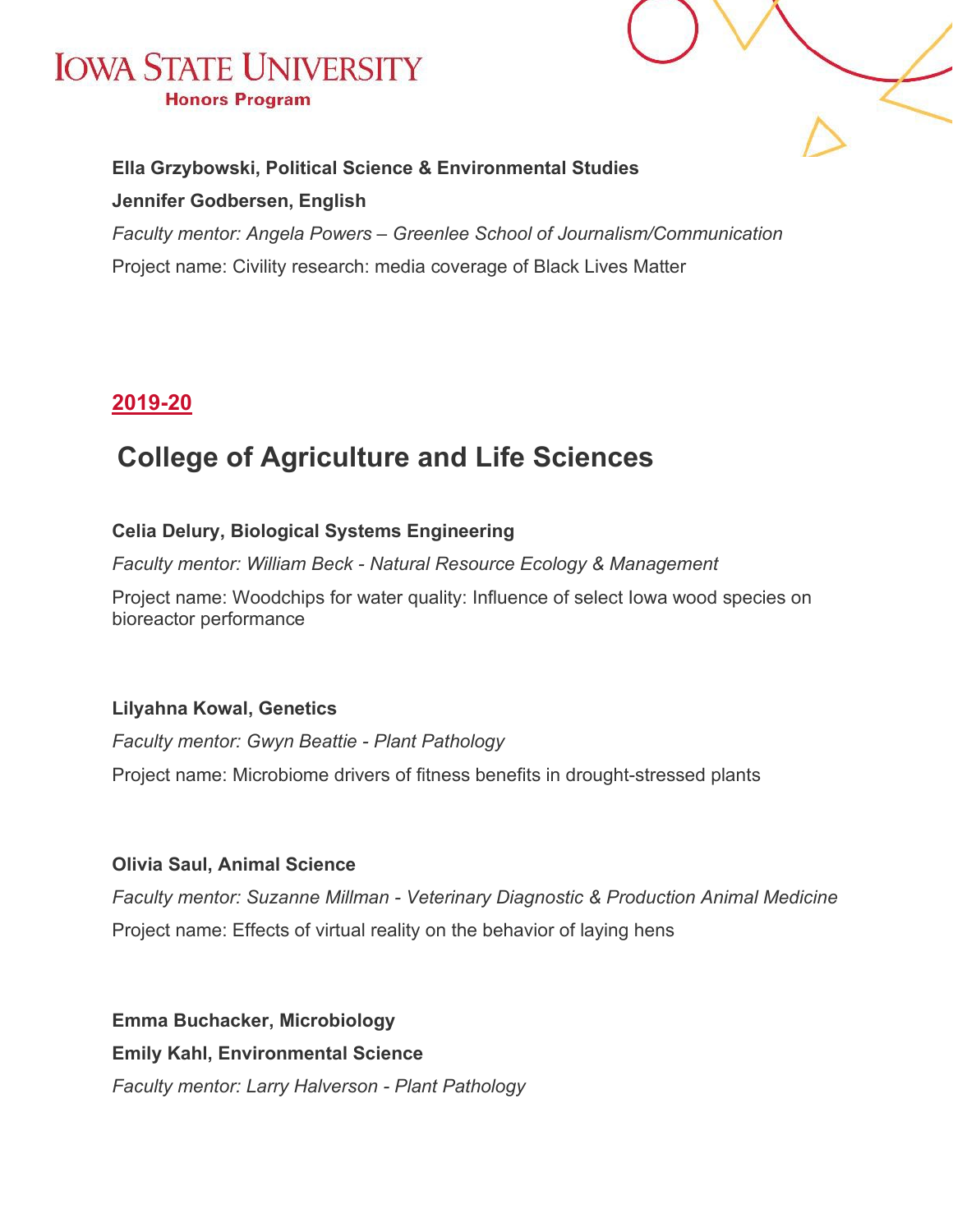#### **Honors Program**

Project name: Characterization of a synthetic maize microbiome

#### **Darcy Bonds, Horticulture**

**Andrew Jochum, Chemistry**

#### **Landon Wahe, Civil Engineering**

*Faculty mentor: Jacek Koziel - Agricultural & Biosystems Engineering*

Project name: Improving sustainability of Iowa agriculture: Synergy between improved nutrient recycling

#### **Emma Brady, Geology**

#### **Ahna Lassegard, Environmental Science**

*Faculty mentor: Bradley Miller - Agronomy*

Project name: Particle size sorting along hillslopes in a forested versus urban environment

#### **Kaitlyn Lathrop, Animal Science**

#### **Vincent Vanyo, Genetics**

*Faculty mentor: Chris Minion - Veterinary Microbiology & Preventive Medicine*

Project name: Genetics of mycoplasmas

#### **Abraham De Jong, Biochemistry**

#### **Erika Nelson, Chemistry**

*Faculty mentor: Nicholas Peters - Plant Pathology*

Project name: Identification and characterization of novel viruses that kill Escherichia coli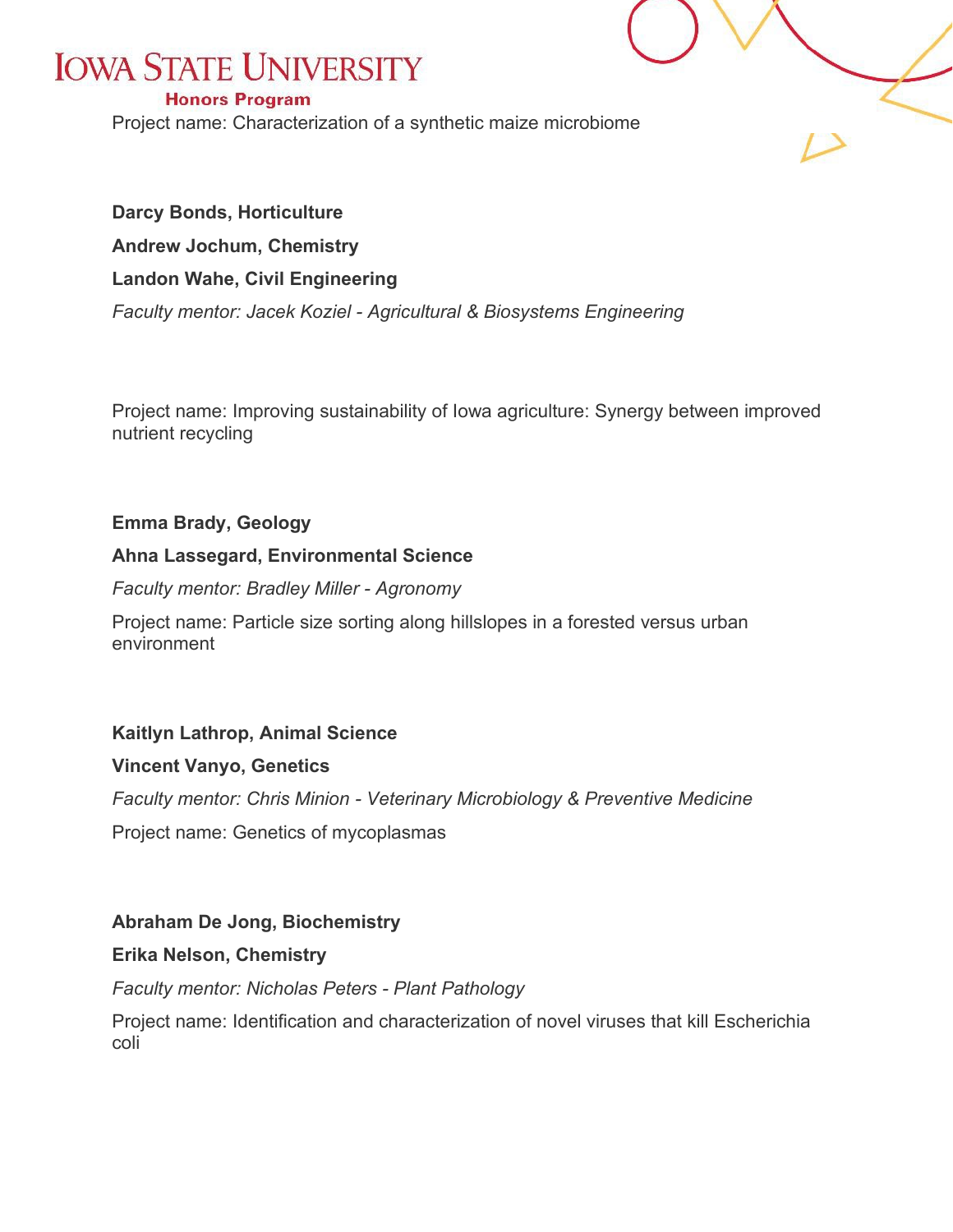### **Peter Exley, Mechanical Engineering Justin Nock, Mechanical Engineering** *Faculty mentor: Brian Steward - Agricultural & Biosystems Engineering* Project name: Magnetic Filtration of Particle Contaminants from Hydraulic Fluids

**Katelyn Nelson, Chemical Engineering Matthew Truka, Chemical Engineering** *Faculty mentor: Lester Wilson - Food Science & Human Nutrition* Project name: Bioactive assay of grape pomace post-wine production

## **Ivy College of Business**

#### **Cameron Bristow, Marketing**

*Faculty mentor: Samantha Cross - Marketing* Project name: Understanding food insecurity on college campuses

#### **Audrey Jones, Business**

*Faculty mentor: David Cantor - Supply Chain Management*

Project name: Do consumers care about pharmaceutical contamination in the supply chain?

# **College of Engineering**

#### **Cassidy Carolan, Mechanical Engineering** *Faculty mentor: Sarah Bentil - Mechanical Engineering* Project name: Impact of shockwaves on viability of brain cells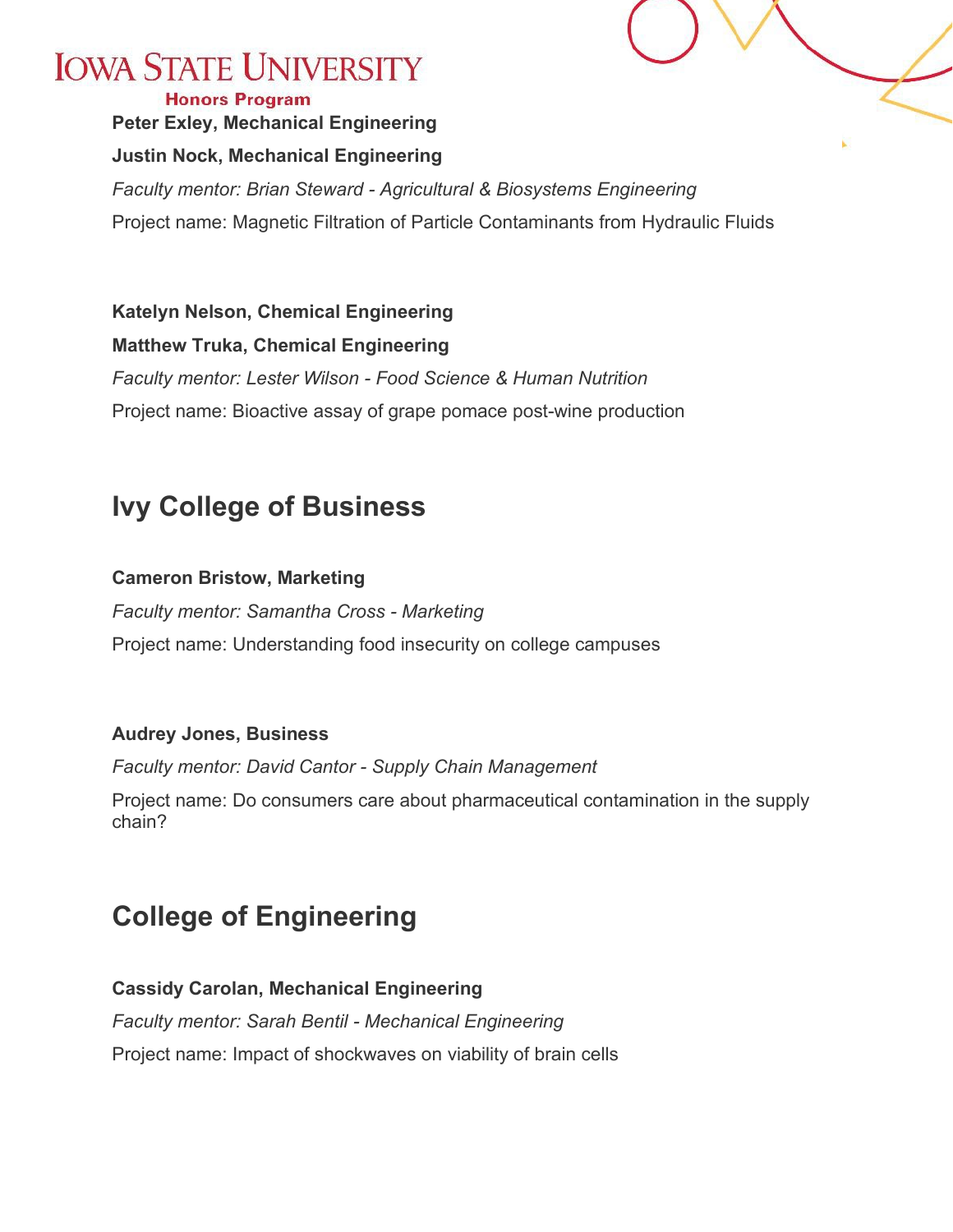#### **Honors Program**

#### **Ian Dalton, Mechanical Engineering**

*Faculty mentor: Sarah Bentil - Mechanical Engineering*

Project name: Parametric analysis of external conditions affecting cavitation bubble properties

#### **Adam Eichhorn, Materials Engineering**

*Faculty mentor: Michael Bartlett - Materials Science & Engineering*

Project name: Making adhesion on challenging surfaces patterned adhesive films

#### **Grant Giansanti, Computer Engineering**

*Faculty mentor: Sonal Padalkar - Mechanical Engineering*

Project name: Scalable synthesis of copper oxide nanowires for electrocatalysis and anti-microbial studies

#### **Brenna Hartse, Mechanical Engineering**

*Faculty mentor: Nicole Hashemi - Mechanical Engineering*

Project name: Mechanically exfoliated graphene as a platform for characterizing neuronal cell damage

#### **Joshua Holtzleiter, Mechanical Engineering**

*Faculty mentor: Sarah Bentil - Mechanical Engineering*

Project name: The influence of brain tissue hydration on the adhesion of airbrushed speckles

#### **Andrew Mord, Mechanical Engineering**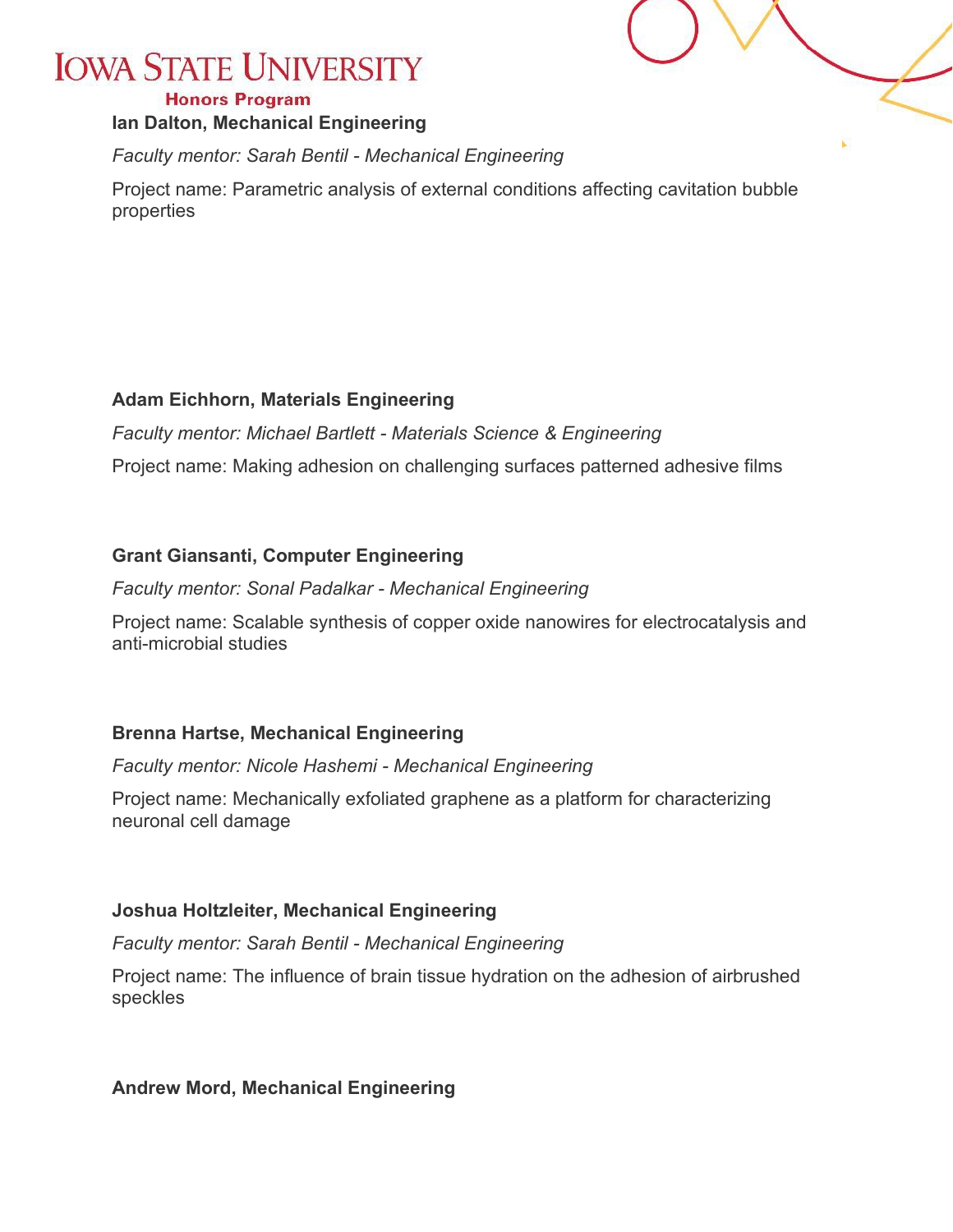#### **Honors Program**

*Faculty mentor: Jaime Juarez - Mechanical Engineering* Project name: Hydrogel rheology sampled by acoustophoretic microparticle transport

#### **William Neilson, Chemical Engineering**

*Faculty mentor: Ian Schneider - Chemical & Biological Engineering* Project name: Separating cells through spatial control of mechanical properties

#### **Claire Palmer, Mechanical Engineering**

*Faculty mentor: Michael Bartlett - Materials Science & Engineering* Project name: Switchable adhesion through smart materials

#### **Isaac Peterson**

*Faculty mentor: Nicole Hashemi - Mechanical Engineering*

Project name: Manufacturing of biocompatible hollow microvessels using a microfluidic device

#### **Mia Riddley**

*Faculty mentor: Nicole Hashemi - Mechanical Engineering* Project name: Development of Brain-on-a-chip to control microvessel cell culturing

**Maddi McAleer, Mechanical Engineering** Hannah Nguyen, Chemical Engineering Sam Richardson, Chemical Engineering *Faculty mentor: Timothy Bigelow - Electrical & Computer Engineering* Project name: Rayleigh Wave Laser Line Source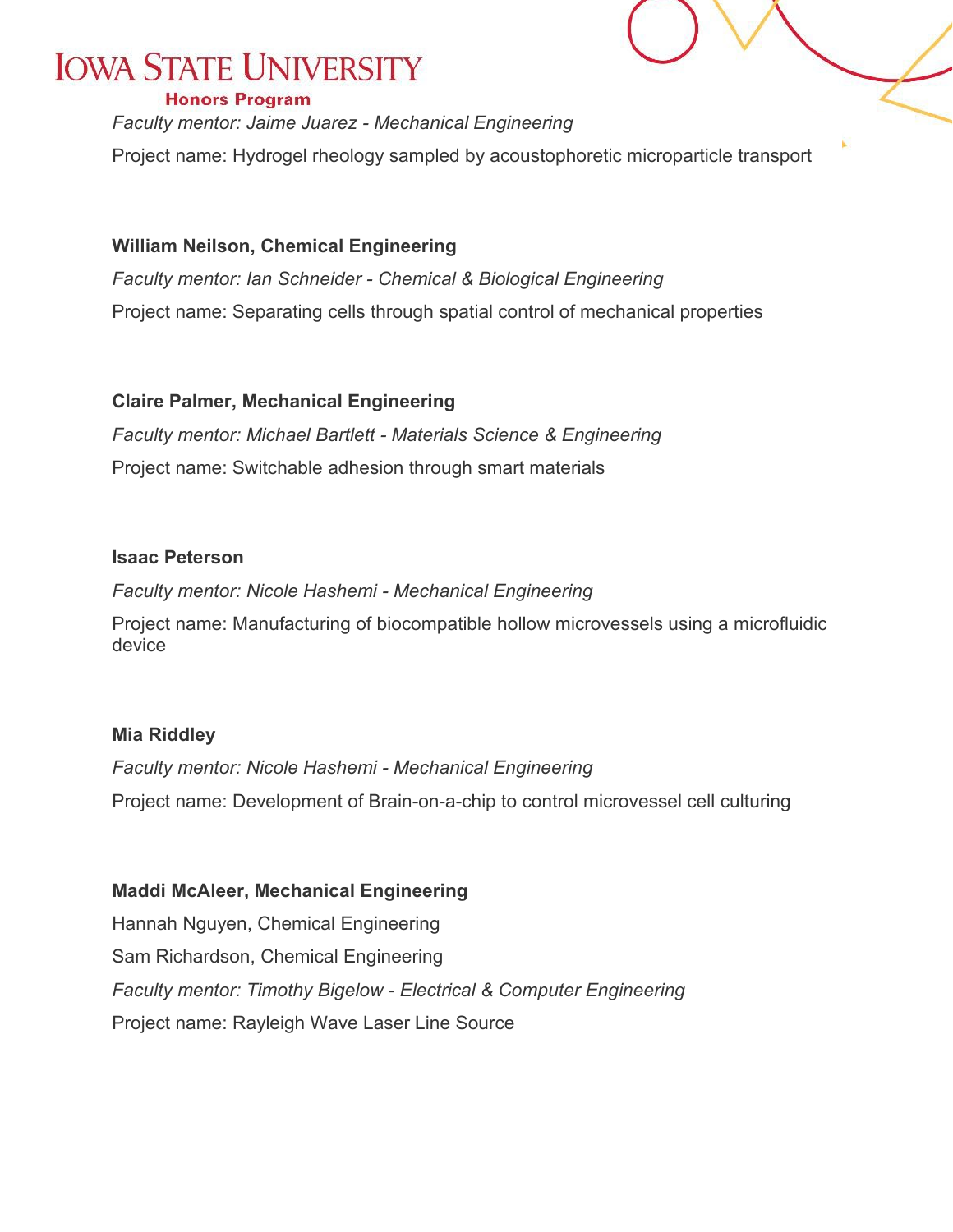

**Honors Program Matthew Greiner, Mechanical Engineering Si Yuan Sim, Electrical Engineering Nathan Trotter, Engineering** *Faculty mentor: Timothy Bigelow - Electrical & Computer Engineering* Project name: Rayleigh Wave Laser Line Source

**Tyler Gerold, Aerospace Engineering Khanh Hoang, Aerospace Engineering Anthony Karl, Mechanical Engineering Luke Marzen, Aerospace Engineering** *Faculty mentor: Timothy Bigelow - Electrical & Computer Engineering* Project name: Subharmonic detection of defects

**Benjamin Gardner, Electrical Engineering Keirick Glennon, Electrical Engineering Alexander Rickabaugh, Mechanical Engineering Frank Sullivan, Software Engineering** *Faculty mentor: Timothy Bigelow - Electrical & Computer Engineering* Project name: Comparison of coax and ultrasound detection of defects

**Brianna Burton, Chemical Engineering Jacob Davis, Chemical Engineering Charles-Umashan Egharevba, Chemical Engineering Will Henrichsen, Chemical Engineering Conner Smith, Chemical Engineering** *Faculty mentor: Eric Cochran - Chemical & Biological Engineering*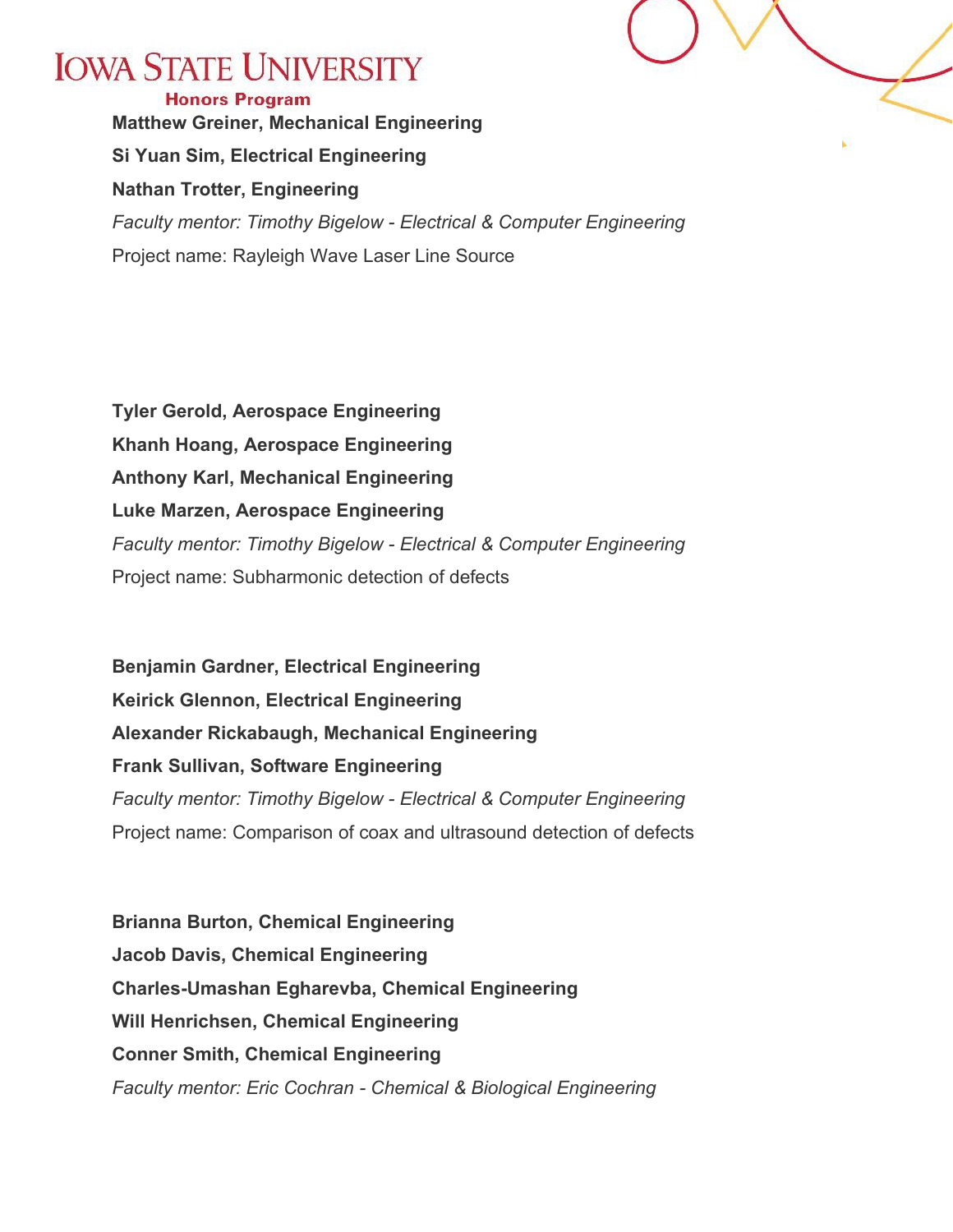**Honors Program** Project name: Untitled



#### **Janie Grover, Civil Engineering**

#### **Zakhary Keel, Civil Engineering**

*Faculty mentor: Tim Ellis - Civil, Construction & Environmental Engineering*

Project name: High-rate treatment of landfill leachate using the Static Granular Bed Reactor (SGBR) for renewable energy recovery

**Timothy Ellis, Software Engineering Garrett Fields, Aerospace Engineering Damien Henry, Electrical Engineering Alec Rosentrater, Aerospace Engineering Tom Ruminski, Computer Engineering** *Faculty mentor: Randall Geiger - Electrical & Computer Engineering* Project name: Autonomous energy delivery to untethered TOT nodes

**Charles Bruchal, Materials Engineering**

**Lucas Eddinger, Mechanical Engineering**

**Shiva Neelakantan, Mechanical Engineering**

**Jonathan Ravishankar, Mechanical Engineering**

#### **Clavin Shuck, Mechanical Engineering**

*Faculty mentor: Ralph Napolitano - Materials Science & Engineering*

Project name: Investigation of hot-cracking susceptibility in advanced Al-based and Nibased alloys

**Matthew Bindel, Industrial Engineering**

#### **Katie Wyatt, Industrial Engineering**

*Faculty mentor: Frank Peters - Industrial & Manufacturing Systems Engineering*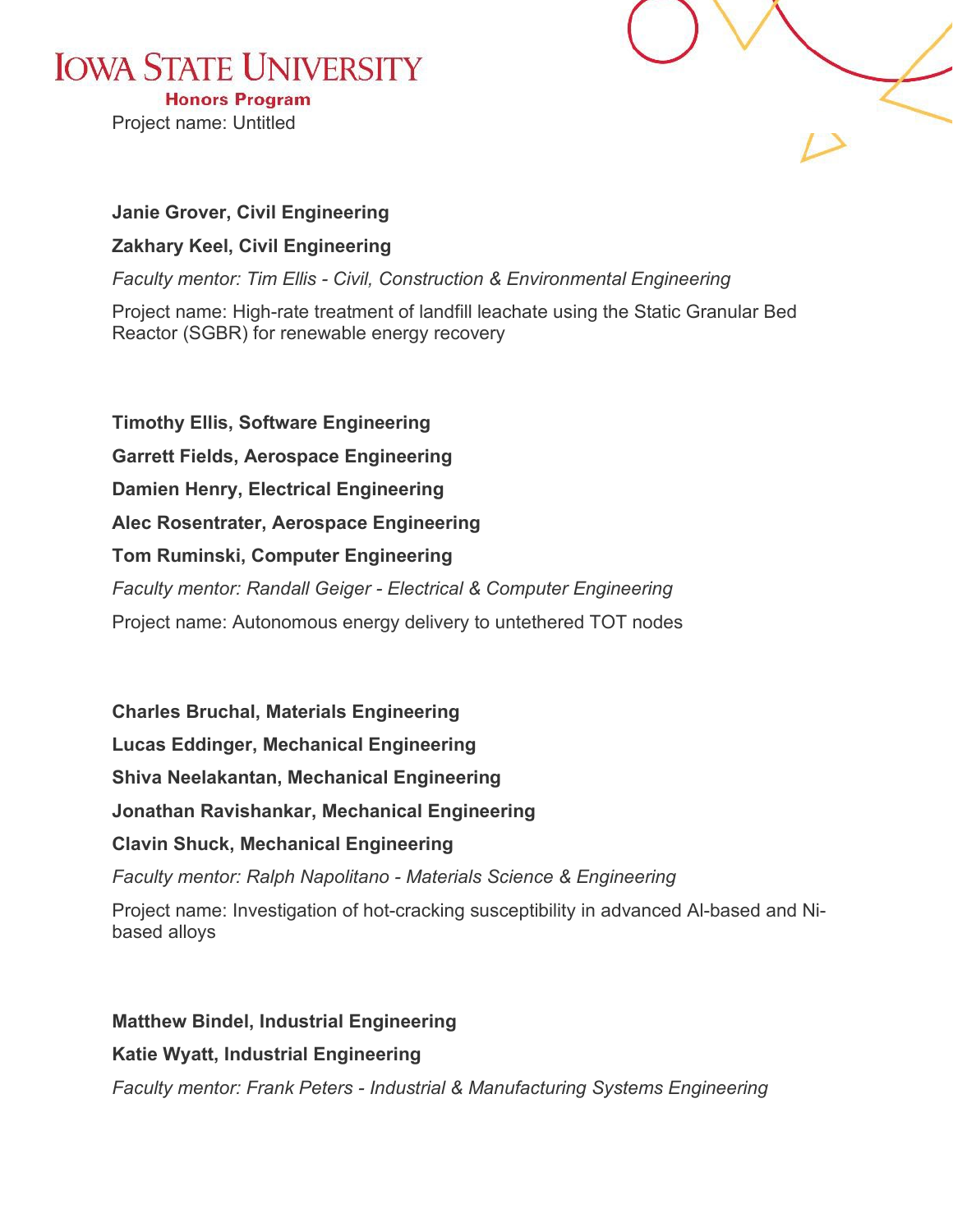#### **Honors Program**

Project name: Large Scale Parallel 3D Printing of Metal Casting Patterns

**Natalie McAninch, Chemical Engineering Dennis Seay, Chemical Engineering Ashlan Simpson, Statistics** *Faculty mentor: Derrick Rollins - Chemical & Biological Engineering* Project name: Activity tracker

#### **Maria Lebedeva, Chemical Engineering**

#### **Megan Wolfe, Chemical Engineering**

*Faculty mentor: Ian Schneider - Chemical & Biological Engineering* Project name: Spatial control of the mechanizal properties of alginate

**Isaac Hunter, Construction Engineering**

**Mira Luke, Civil Engineering**

**Noah Rudi, Construction Engineering**

*Faculty mentor: Behrouz Shafei - Civil, Construction & Environmental Engineering* Project name: Investigation of Concrete under Environmental and Mechanical Stressors

**Alexanderia Birlingmair, Civil Engineering**

**Ingrid Gail Guevarra, Civil Engineering**

#### **Ellenor Whitney, Civil Engineering**

*Faculty mentor: Hartanto Wibowo - Civil, Construction & Environmental Engineering* Project name: Experimental simulation of structural failures utilizing a simple shake table

### **College of Human Sciences**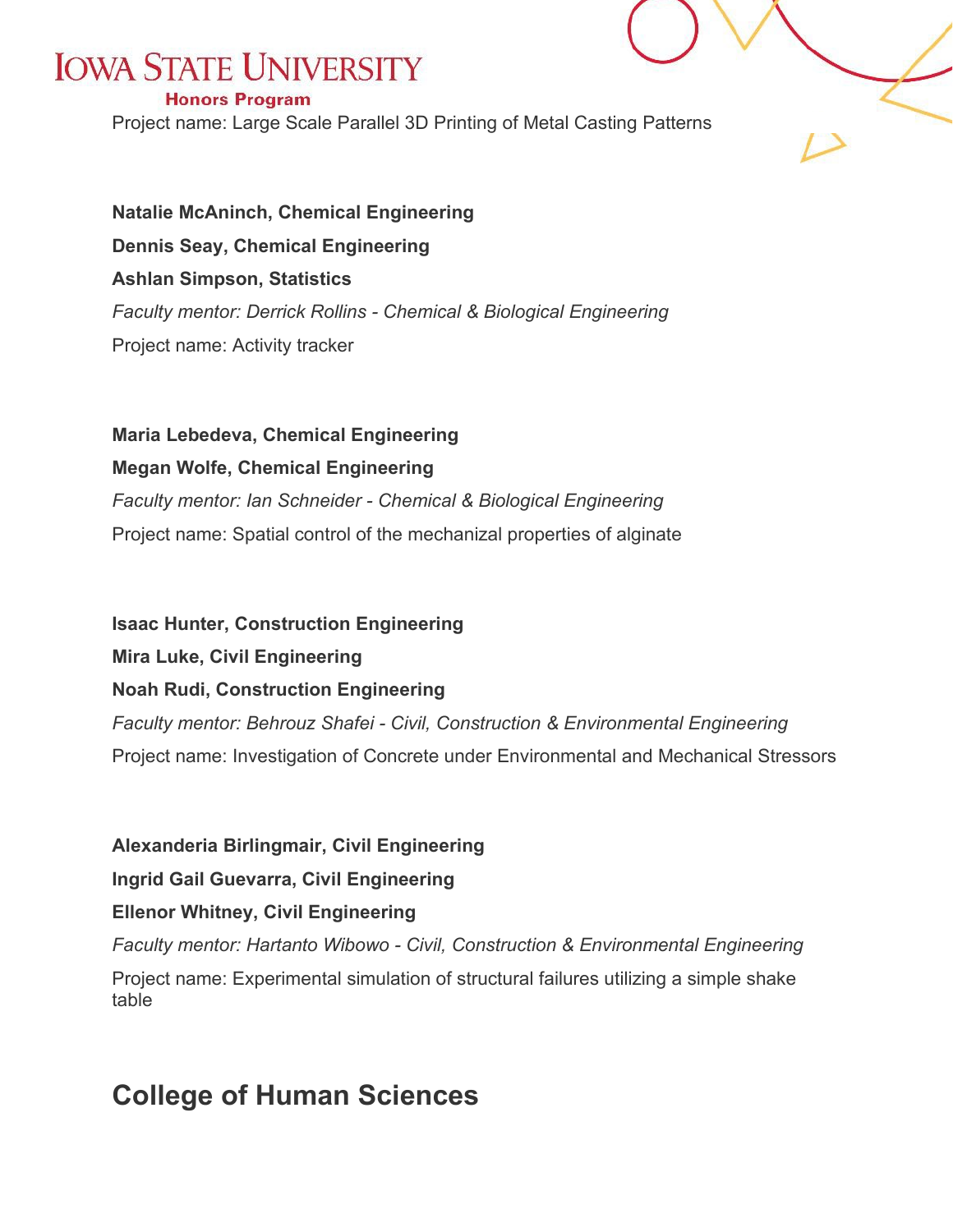

*Faculty mentor: Ellen McKinney - Apparel, Events & Hospitality Management*

Project name: Development of hand-specific model and systematic tool (HMST) for next generation gloves used for firefighters and other emergency responders

#### **Ben Hones, Mechanical Engineering**

*Faculty mentor: Rachel Eike - Apparel, Events & Hospitality Management*

Project name: Novel developments in conductive nanofiber technology for wearable electronics

#### **Reese Gardner, Computer Science**

#### **Alexis Steinhoff, Biology**

*Faculty mentor: Elizabeth Shirtcliff - Human Development & Family Studies* Project name: Evoking stress reactivity in virtual reality: transportation stress

### **College of Liberal Arts and Sciences**

#### **Collin Anderson, Chemistry**

*Faculty mentor: Wenyu Huang - Chemistry* Project name: Developing new intermetallic NP catalysts

#### **Kathryn Blair, Aerospace Engineering**

*Faculty mentor: John Hauptman - Physics & Astronomy*

Project name: Calculation of magnetic and electric fields for an experimental search for magnetic charges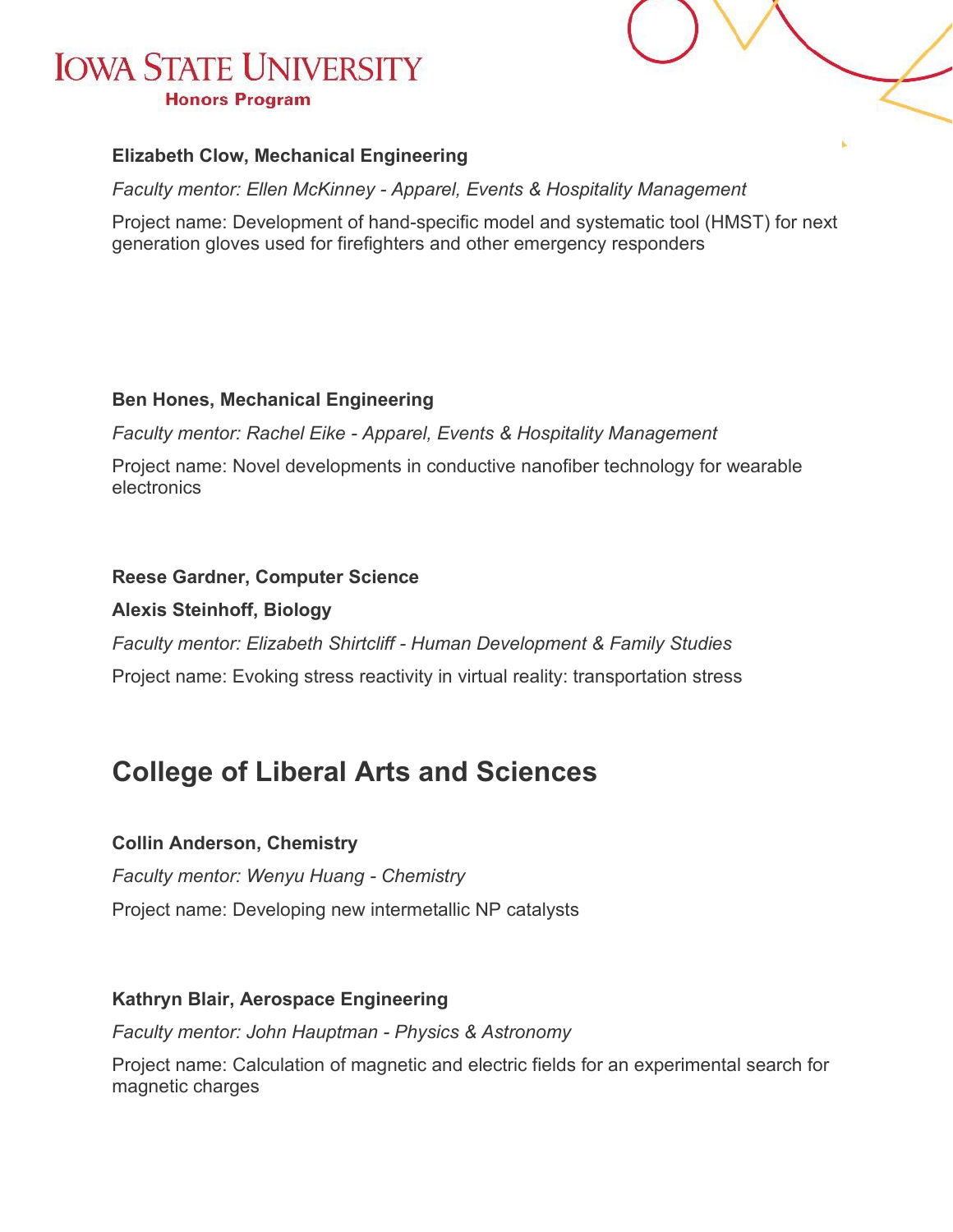

#### **Jonah Gray, Environmental Science**

*Faculty mentor: Ajay Nair - Horticulture*

Project name: Use of micronutrient-based biostimulants in vegetable transplant production

#### **Nicholas Serck, Chemistry**

*Faculty mentor: Junqi Li - Chemistry*

Project name: Synthesis of building blocks for the modular construction of terpeneinspired macrocycles

#### **Matt Shafer, Biochemistry**

*Faculty mentor: Olga Zabotina - Biochemistry, Biophysics & Molecular Biology* Project name: Study of the xylosyltransferase specific activity towards substrates

**Claire Beaudry, Liberal Arts & Sciences Lydia Samuelson, English Hannah Van Sickle, English** *Faculty mentor: David Russell - English* Project name: Academic research writing: Keeping the flow going

**Abigail Fowler, Microbiology Anna Garbe, Biology Peyton Hamel, Genetics Riley Kuennen, Chemical Engineering Amanda Roush, Biology** *Faculty mentor: Donald Sakaguchi - Genetics, Development & Cell Biology*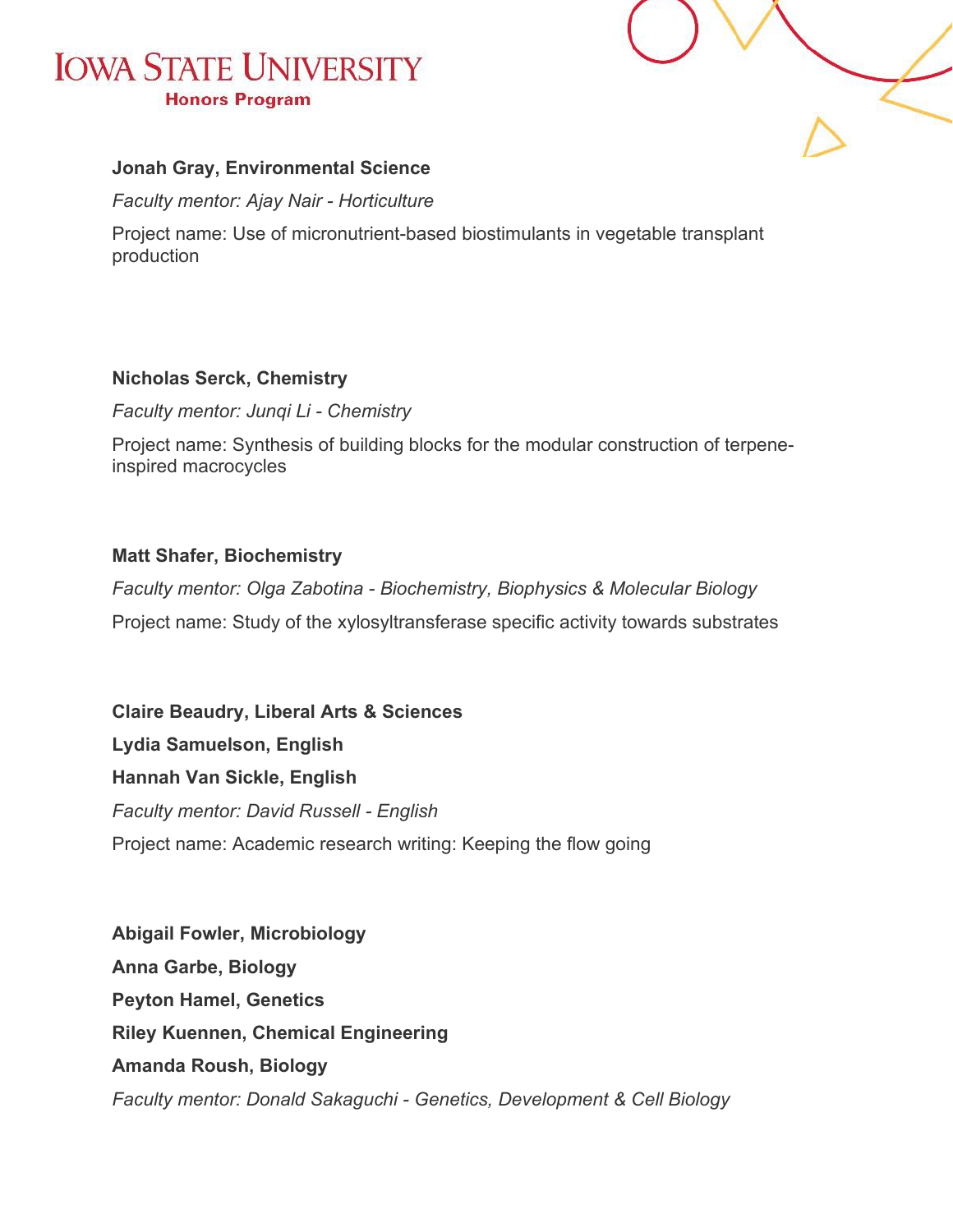#### **Honors Program**

Project name: Electrical stimulation and differentiation of neural stem cells

#### **Regan Breen, Biochemistry**

#### **William Alex Rance, Biochemistery**

*Faculty mentor: Eric Underbakke - Biochemistry, Biophysics & Molecular Biology* Project name: Defining scaffolding interfaces in PSD-95

#### <span id="page-26-0"></span>**2018-19**

### College of Agriculture and Life Sciences

#### **Hector Arbuckle, Biology, and Audry Jenkins, Agronomy**

#### *Faculty mentor: Steven Bradbury*

Project name: Effect of intraspecific competition on monarch (danaus plexippus) larval movement and survival

#### **Alexander Bender, Animal Ecology, and Bradley Melvin, Microbiology**

#### *Faculty mentor: Vallareddy Anantharam*

Project name: Apoptotic cell death signalling in cell culture models of Parkinson's Disease

#### **Lauren Bilek, Horticulture, and Kaitlin Diggins, Environmental Science**

#### *Faculty mentor: Shuizhang Fei*

Project name: Mechanism of triggering and breaking summer dormancy in sandberg bluegrass

#### **Max Kigin, Biology, Luke Schaeckabach, Aerospace Engineering, and Isaac Schennum, Software Engineering**

*Faculty mentor: Karin Dorman*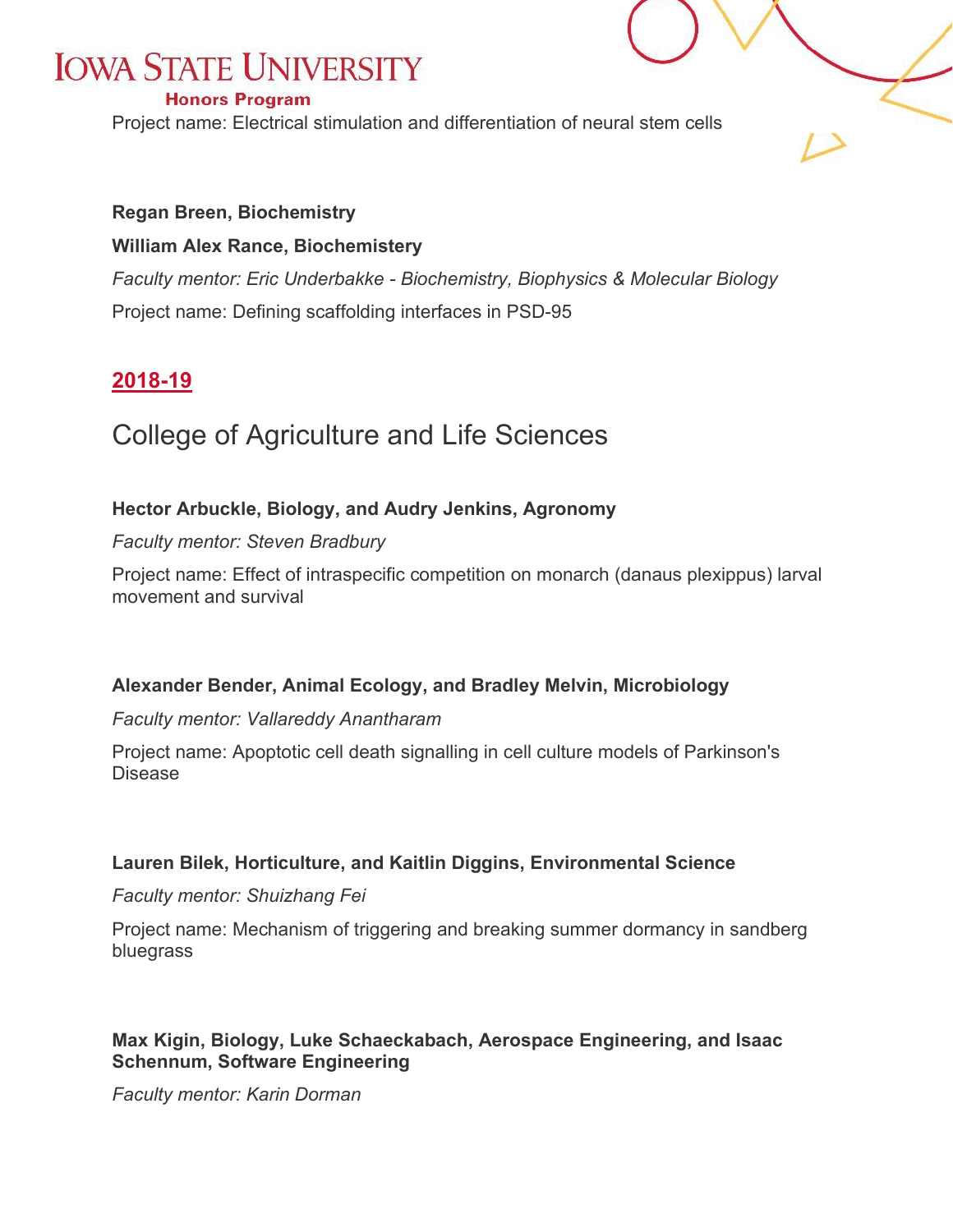#### **Honors Program**

Project name: Merging illumina paired end reads



#### **Kyra McMillin, Agricultural Biochemistry**

*Faculty mentor: W. Allen Miller*

Project name: Mutagenesis of eukaryotic initiation factor 4E to confer viral resistance against positive RNA plant viruses containing PTE-like cap-independent translation element

#### **Marcus Pull, Animal Ecology**

*Faculty mentor: Michael Weber*

Project name: Assessment of methods to estimate age of bigmouth buffalo (ictiobus cyprinellus)

#### **Grace Reineke, Horticulture**

*Faculty mentor: Ajay Nair*

Project name: Microbial amendments for foliar and seed treatments in sustainable vegetable transplant production

#### **Megan Smith, Environmental Science**

*Faculty mentor: Michael Weber*

Project name: Assessing diet shifts of hatchery reared walleye sander vitreus

#### **Lydia Stanley, Genetics**

*Faculty mentor: Thomas Lubberstedt* Project name: Spontaneous double haploid gene in maize

#### **Caitlyn Thompson, Animal Science**

*Faculty mentor: Ganwa Li*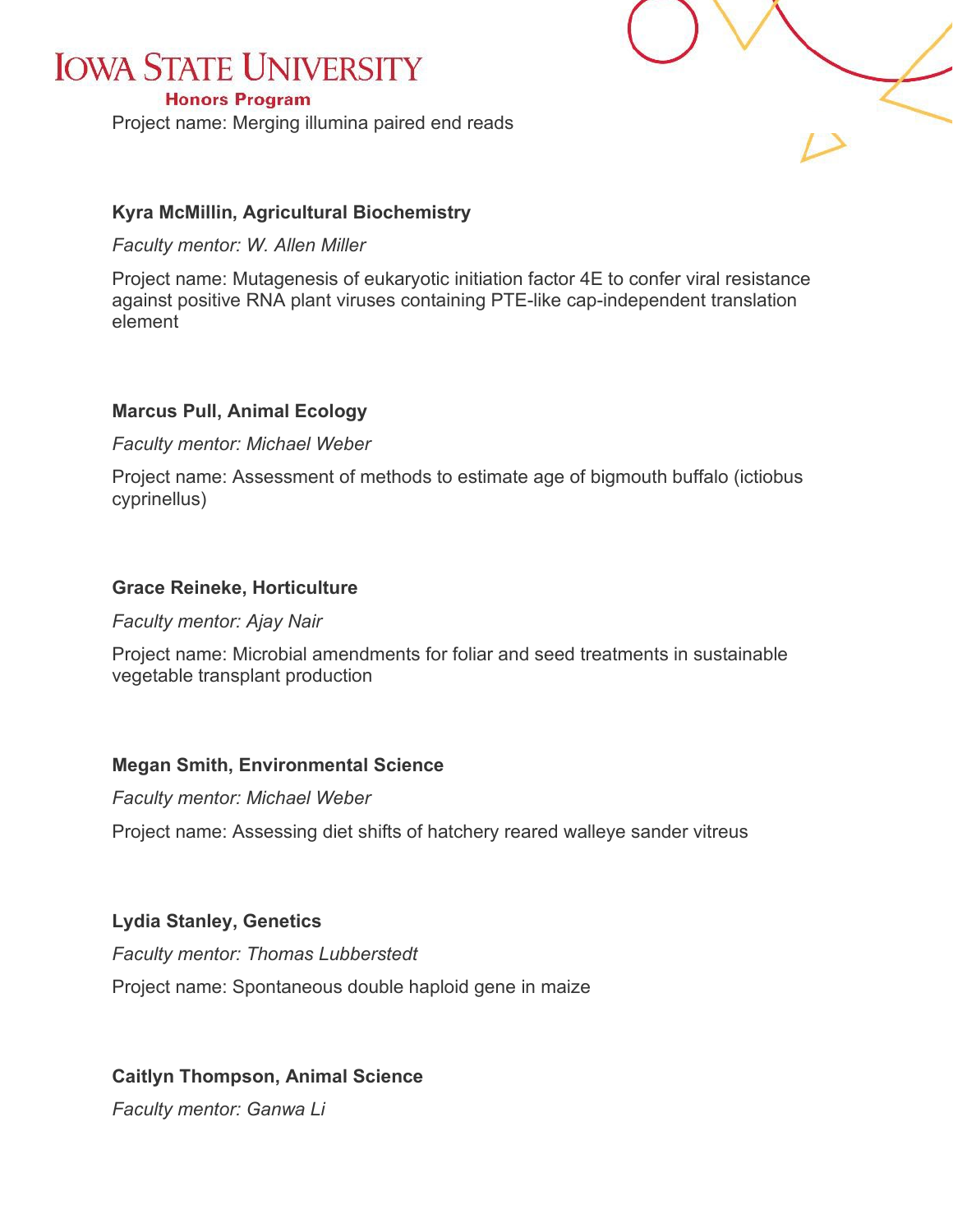#### **Honors Program**

Project name: Characterization of klebsiella pneumoniae mastitis cow

### College of Design

#### **Carolyn Driskell, Pre Graphic Design, Brandon Edwards, Pre Architecture, and Annaka Ketterer, Pre Industrial Design**

*Faculty mentor: Varena Paepcke-Hjeltness*

Project name: Using sketchnoting as a methodology for class reflection

### College of Engineering

#### **Celia Abolafia, Chemical Engineering**

#### *Faculty mentor: Wenya Huang*

Project name: New intermetallic nanomaterials: synthesis and application in heterogeneous catalysis

#### **Mathew Anders, Materials Engineering, Christian Gauker and Alexander Kom, Chemical Engineering**

#### *Faculty mentor: Ian Schneider*

Project name: Understanding tumor cell migration using 3D topographical structures

#### **Hailey Ator, Construction Engineering, and Max Fiascone, Mechanical Engineering**

*Faculty mentor: Junxing Zheng*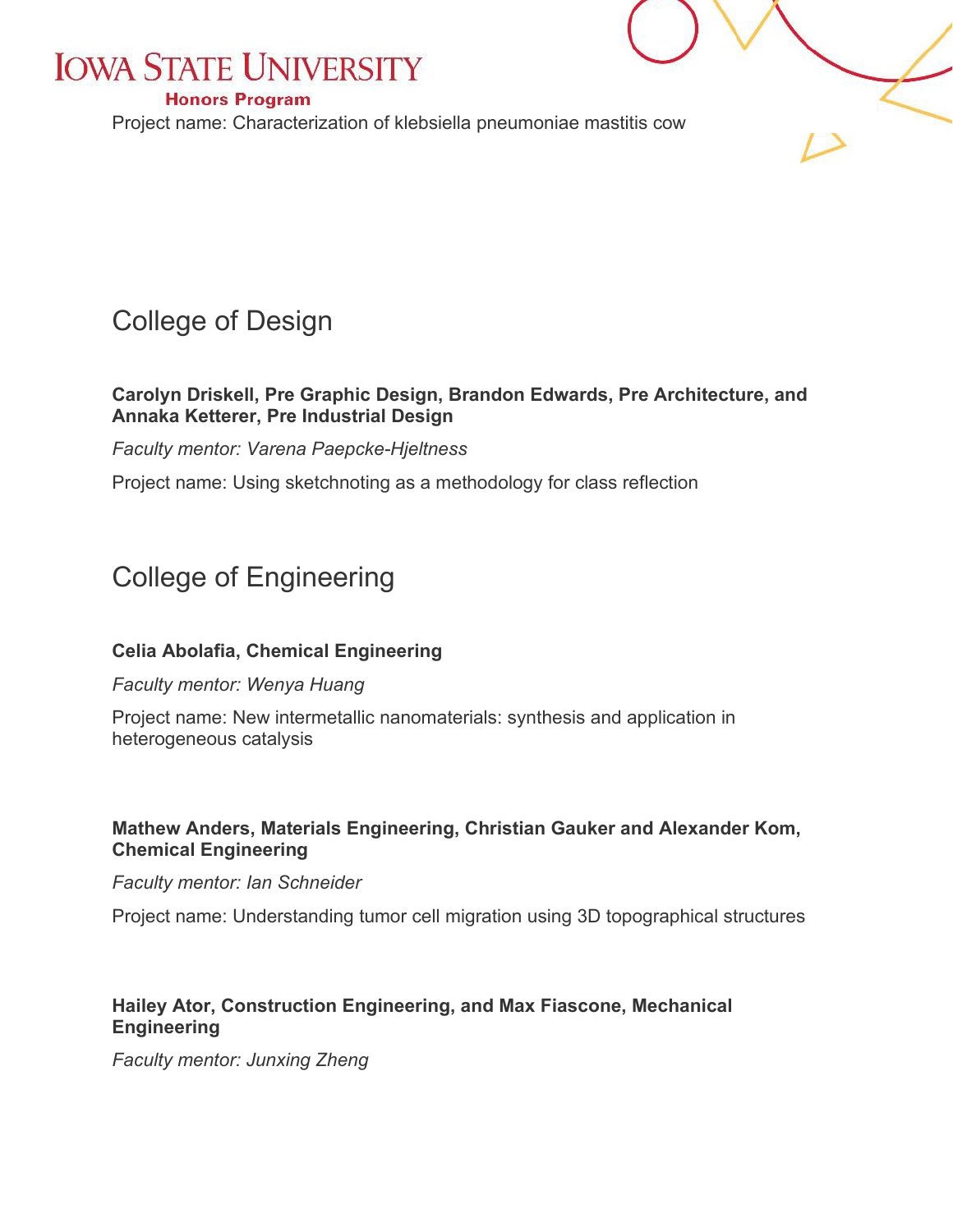#### **Honors Program**

Project name: Developing and validating 3D vision cone penetrometer to visualize underground soils

#### **Olivia Bogle, Mechanical Engineering**

*Faculty mentor: Reza Montazami*

Project name: Stress included crystalization in multiphase nanocomposites

#### **Rachael Bryum, Mechanical Engienering**

*Faculty mentor: Michael Bartlett*

Project name: Thermal conductivity in multifunctional soft matter composites

#### **Ava Depping, Mechanical Engineering**

*Faculty mentor: Rachel Eike*

Project name: Conductive embroidery antenna development and analysis

#### **Alexandra Dunnum, Materials Engineering & Biochemistry, and Gabrielle Sawin, Kinesiology & Health**

*Faculty mentor: Donald Sakaguchi*

Project name: Characterization of brain architecture after implantation of biomaterial scaffolds in zebrafish

#### **Melia Finn, Industrial Engineering, and Jack McGonegle, Data Science**

*Faculty mentor: Kristen Cetin*

Project name: Bridging the gap between academia and industry in approaches for solving complex, ill-structured problems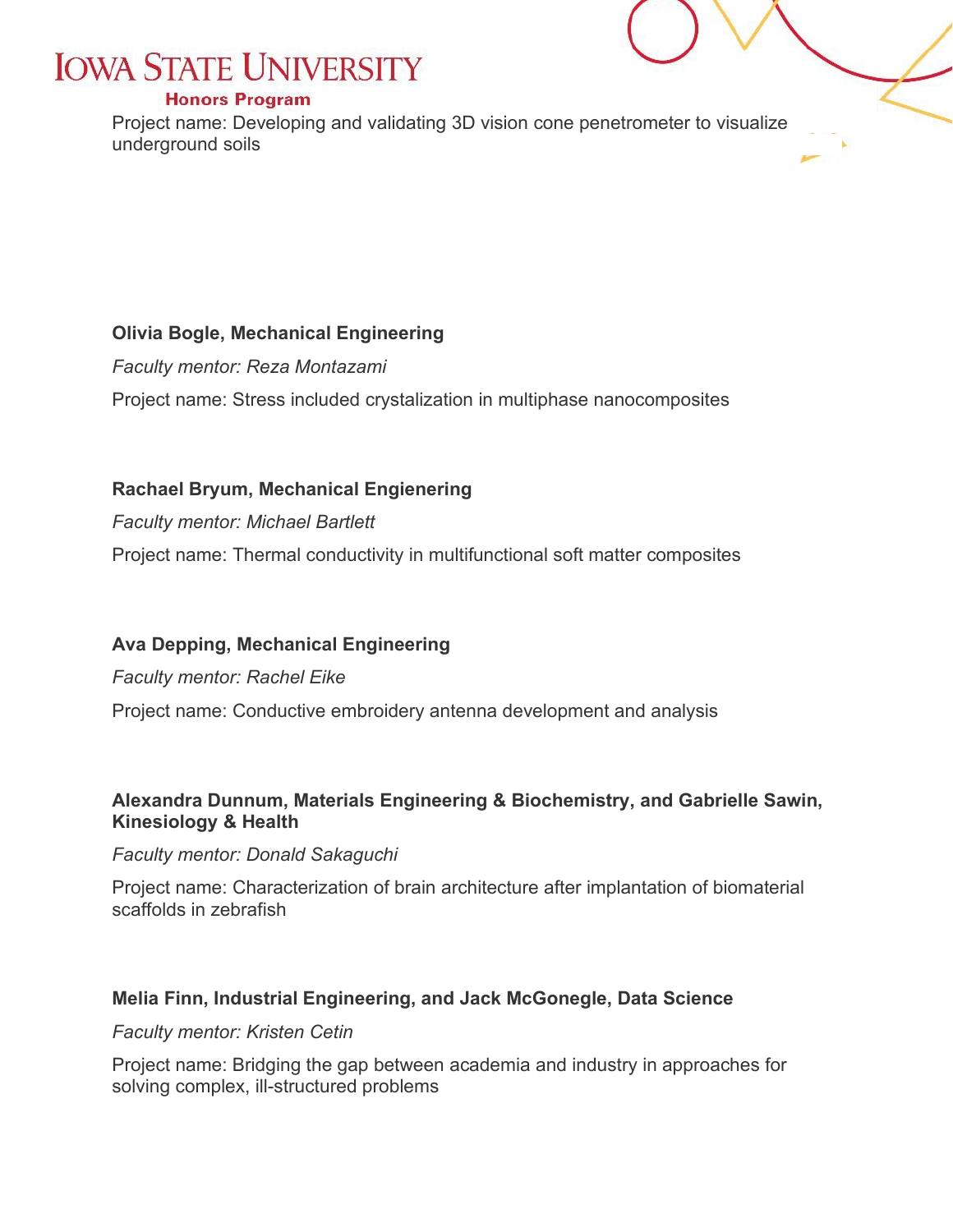

#### **Zoe Follman, Materials Engineering**

*Faculty mentor: Greg Curtzwiler*

Project name: Influence of postconsumer polyetylene content on the seal strength of impulse sealed pouches

#### **Byron Frank, Mechanical Engineering**

*Faculty mentor: Cris Schwartz*

Project name: Understanding polymer wear using a size scaling approach

#### **Luke Geis and Shawn Husgen, Chemical Engineering**

#### *Faculty mentor: Eric Cochran*

Project name: Renewable formadahyde free glycerol based adhesives for wood composites

#### **Peter Gepson and Matthew O'Brien, Civil Engineering**

#### *Faculty mentor: Behrouz Shafei*

Project name: Investigation of bonding mechanisms in non-conventional concrete reinforcement materials

#### **Tyler Gerwig, Keaton Maier, and William Sibilski, Aerospace Engineering**

*Faculty mentor: Dae Young Lee*

Project name: Autonomous control of multiple drones

#### **Caleb Groff and Abigayle Moser, Aerospace Engineering**

#### *Faculty mentor: Hui Hu*

Project name: Development of novel plasma-based anti-/de-icing strategies for aircraft icing mitigation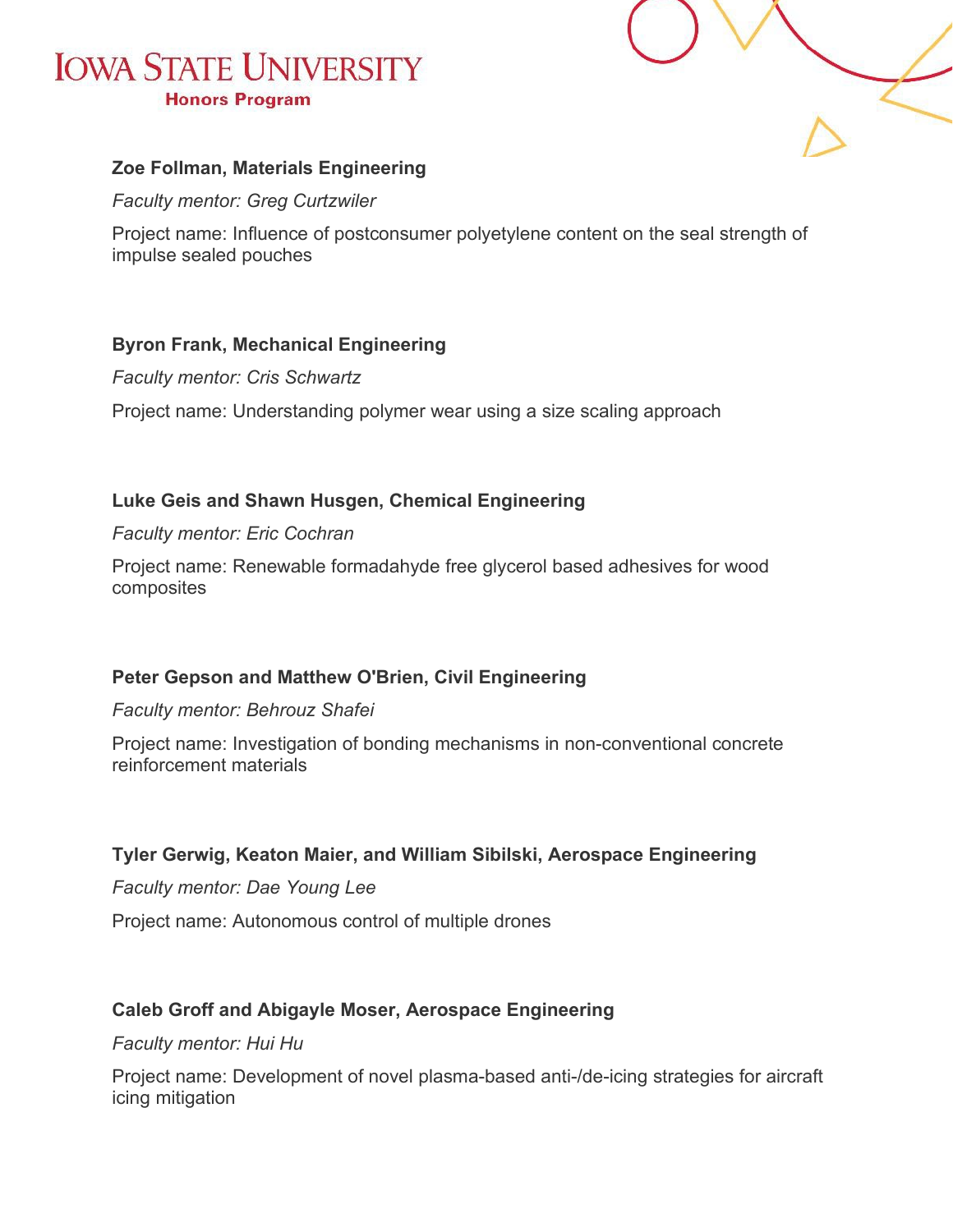

#### **Ashlyn Haack, Mechanical Engineering**

*Faculty mentor: Sonal Padalker*

Project name: Design a single thread cloth based cholesterol sensor: study the effects of mechanical variations on biosensor performance

#### **Abigail Hammer, Aerospace Engineering**

*Faculty mentor: Kristin Rozier*

Project name: Design and analysis of formal specification patterns

#### **Ben Harwood and Brandon Lochner, Mechanical Engineering**

*Faculty mentor: Brian Steward*

Project name: Characterizing the impact of contaminant particles in hydraullic systems

#### **Lucas Heimer, Electrical Engineering**

#### *Faculty mentor: Long Que*

Project name: Measurement of a-synuclein, a marker for Parkinson's disease, in buffer using nanosensor

#### **Liam Herbst, Chemical Engineering**

#### *Faculty mentor: Eric Cochran*

Project name: Scalable "one-pot" synthesis of acrylated epoxidized high oleic soybean oil for asphalt modification

#### **Michael Huntley, Aerospace Engineering, Paul Iman, Mechanical Engineering, and Abigail Van Rheenen, Aerospace Engineering**

*Faculty mentor: Alice Alipour*

Project name: Mitigating vibrations in tall buildings under extreme wind events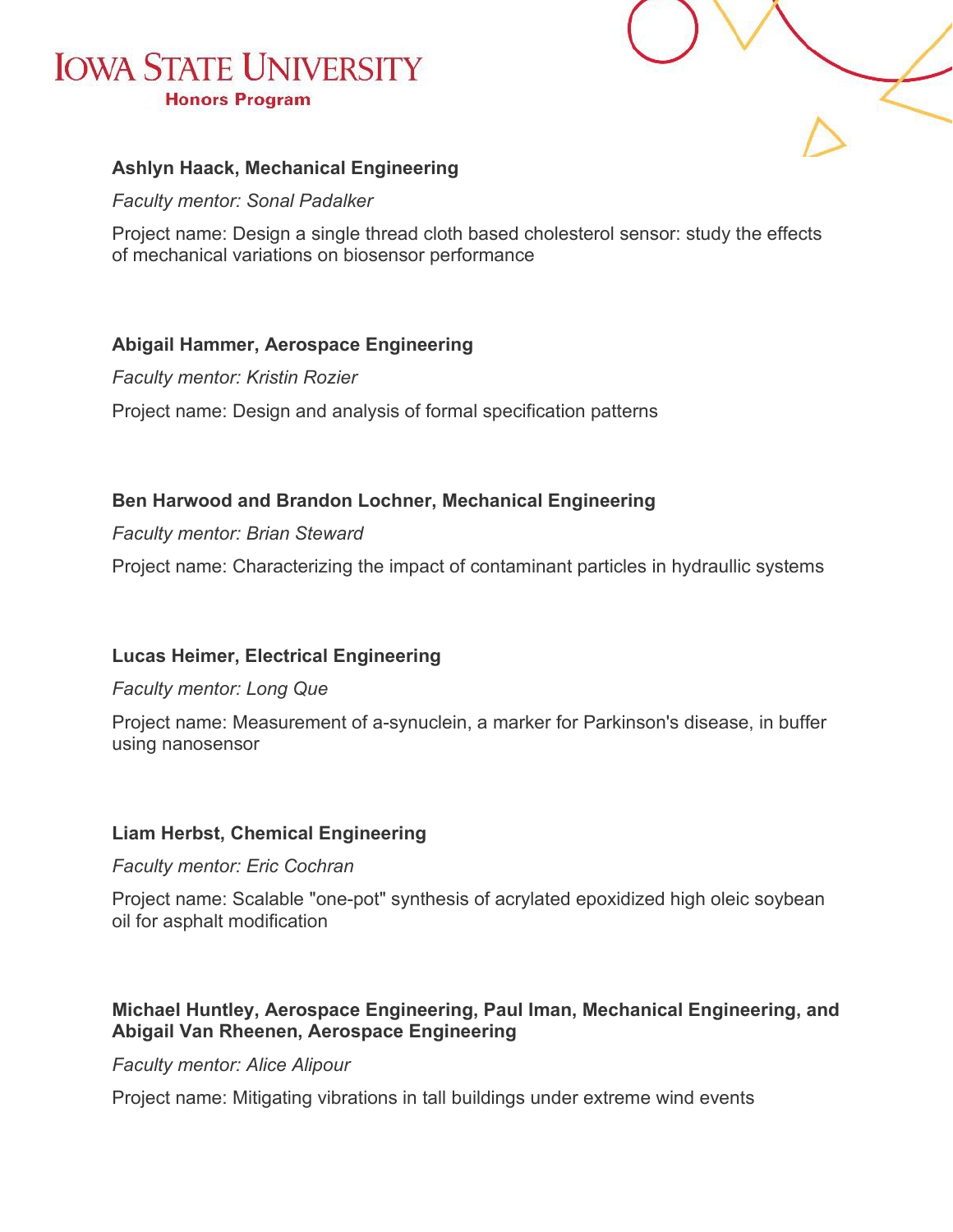#### **Mason Kenkel, Chemical Engineering, and Henry Thurber, Materials Engineering**

*Faculty mentor: Shan Jiang*

Project name: Thin, light blocking coatings for packaging

#### **Christar Kim, Biological Systems Engineering**

*Faculty mentor: Marshall McDaniel*

Project name: Use of glycerin, a byproduct of biodiesel production, as a soil-healthenhancing ammendment

**Joseph Kim, Industrial Engineering**

*Faculty mentor: Richard Stone* Project name: Project FREEDOM

#### **Karter Krueger, Software Engineering**

*Faculty mentor: Alex Stoytchev* Project name: Autonomous floor-mapping robot

#### **Joyce Lai, Electrical Engineering**

#### *Faculty mentor: Sree Nicakanta*

Project name: Identification of novel biomarkers using a big data approach: integrating brain image with AD/PD databases

#### **Abigail Libbesmeier, Mechanical Engienering**

*Faculty mentor: Sarah Bentil*

Project name: Stereovision using a single camera to capture dynamic soft tissue deformation from multi-angles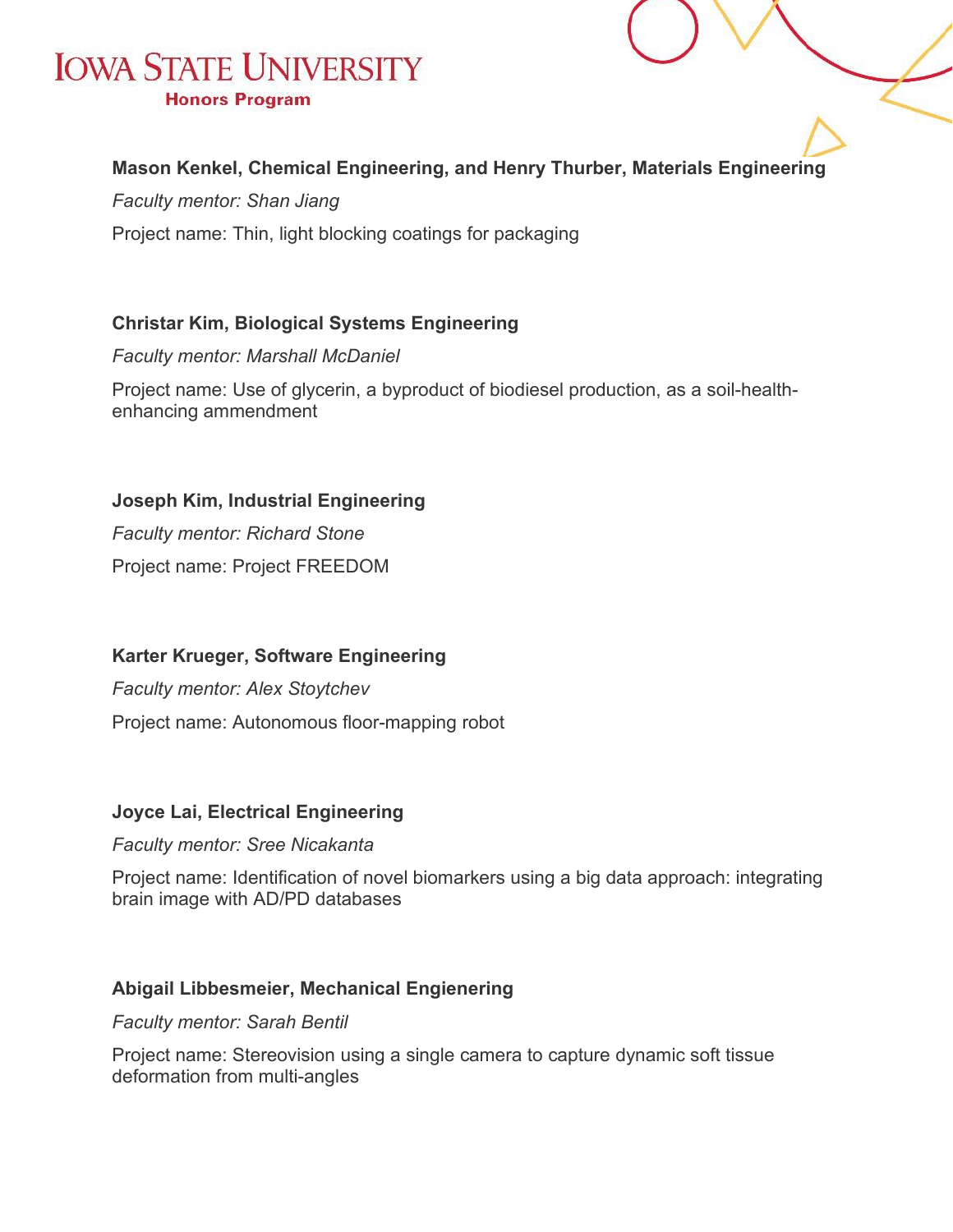

#### **Megan Lowell, Mechanical Engineering**

*Faculty mentor: Nicole Hashemi* Project name: Graphene/neuronal cell interactions

#### **Nicholas Moulstad and Braden Westby, Mechanical Engineering**

*Faculty mentor: Juan Ren* Project name: Feedback control of nanopositioning stage

**Josh Pandorf, Mechanical Engineering** *Faculty mentor: Kevin Keener*

Project name: High voltage atmospheric cold plasma's effect on soil

#### **Matthew Penick, Aerospace Engineering**

*Faculty mentor: Sonal Padalkar*

Project name: Designing highly efficient ni-based electrocatalysts for hydrogen generation

#### **Ryan Pretzer, Mechanical Engineering**

*Faculty mentor: Nicole Hasemi* Project name: 3D electro-sensing platform for cell culture applications

#### **Zack Rauth, Mechanical Engineering**

*Faculty mentor: Reza Montazami* Project name: Electro-jet printing of conjugated polymer inks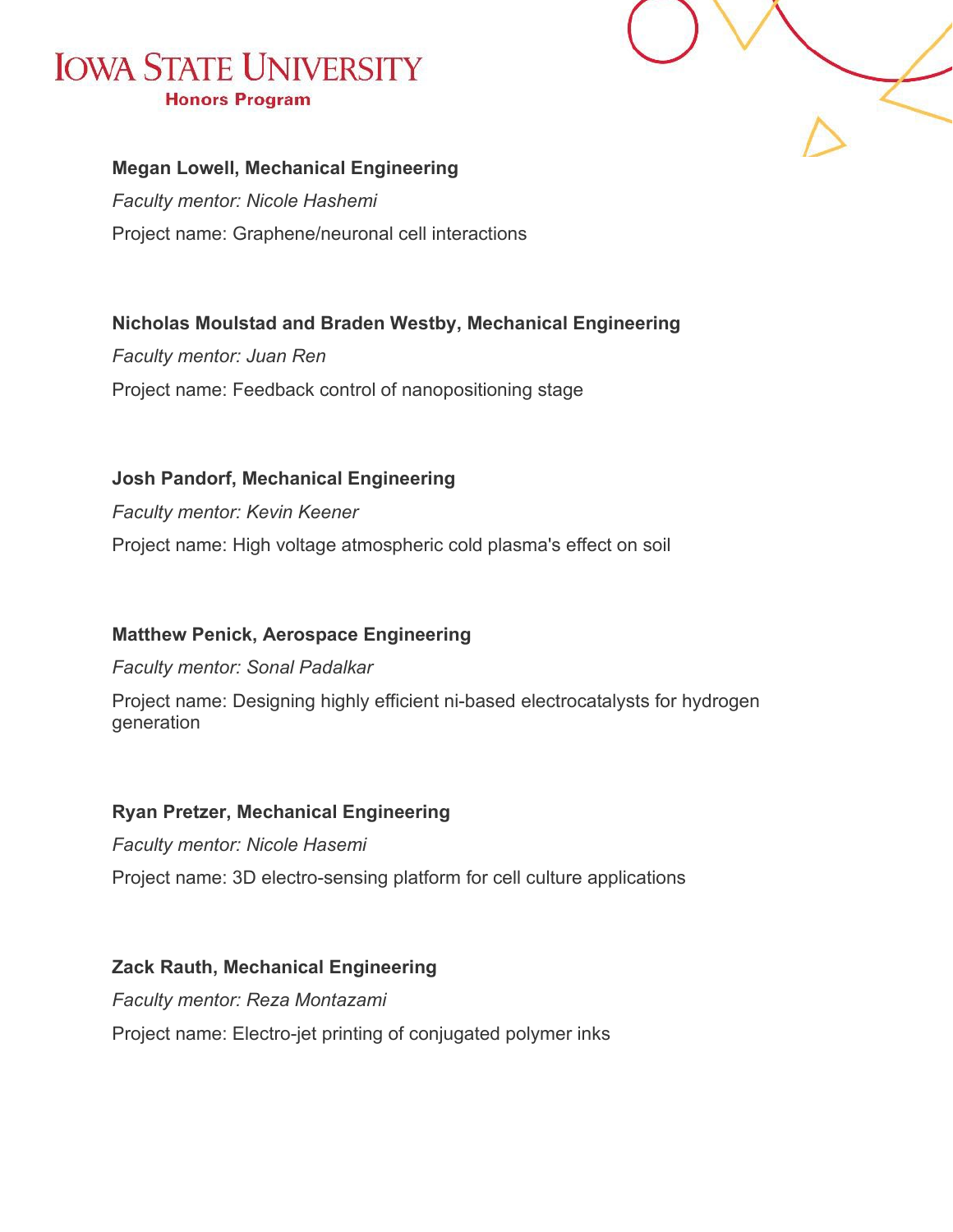#### **Honors Program**

**Lucas Roe and Cole Schlup, Agricultural Engineering**

*Faculty mentor: Mehari Tekeste*

Project name: College soil machine dynamics laboratory

**Matt Sporre, Mechanical Engineering** *Faculty mentor: Xianglan Bai* Project name: Production of biorenewable materials

**Ari Williams, Chemical Engineering** *Faculty mentor: Eric Cochran* Project name: Towards biobased ABS

### College of Human Sciences

**Sydney Barlow and Emma Theis, Kinesiology & Health** *Faculty mentor: James Lang*

Project name: Duration of cardioprotection following remote ischemic preconditioning

### College of Liberal Arts and Sciences

#### **Grace Murphy, Chemistry**

*Faculty mentor: Eric Cochran* Project name: Glycerol based bio-polymers

**Aubrey Uriel, Computer Science**